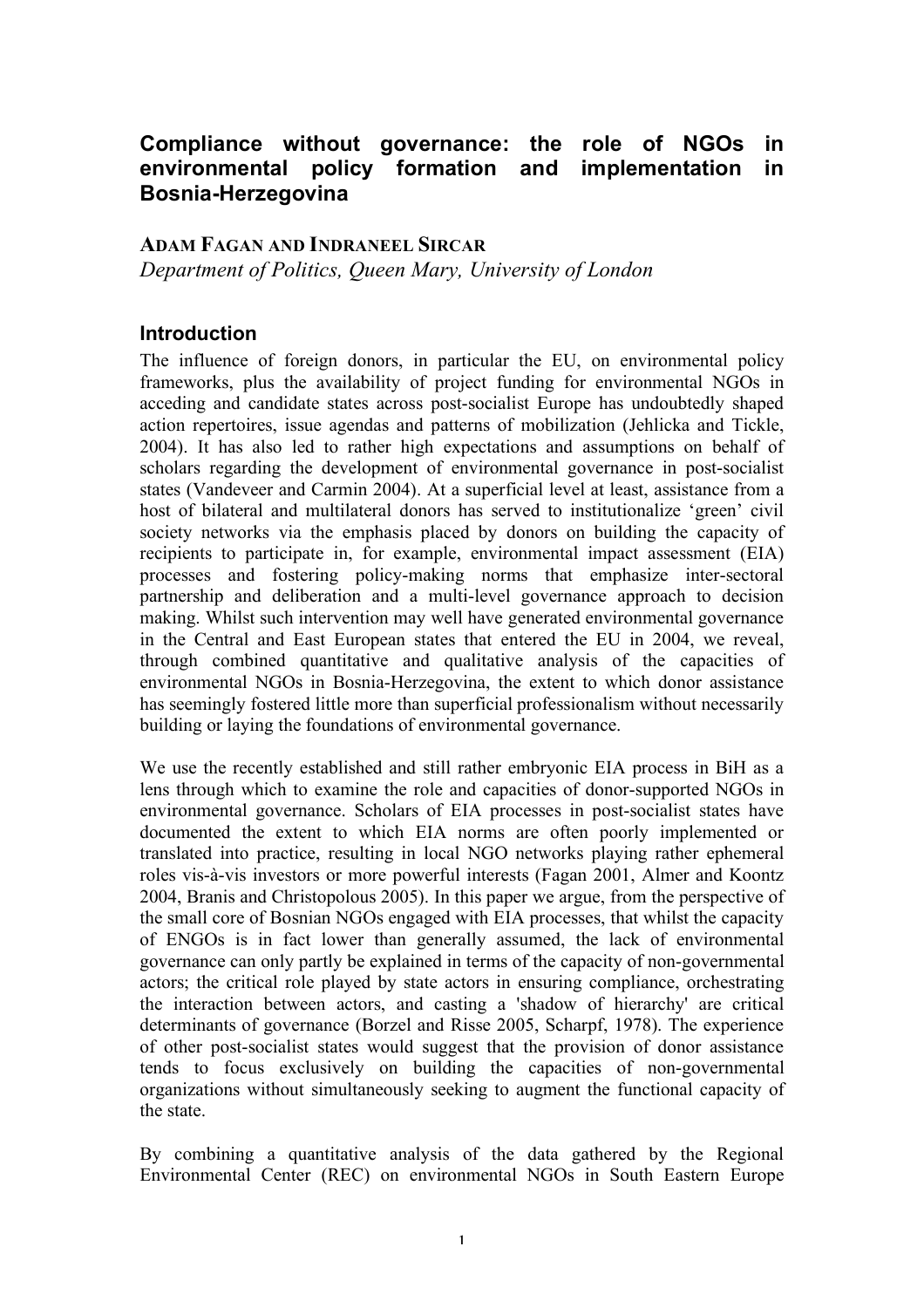(including BiH), plus qualitative semi-structured interview data with leading organizations, the paper first examines the extent to which a decade or more of donor assistance channelled through ENGOs has led to an increase in capacity to engage in policy deliberation and to mobilize communities in the context of EIA processes. What is revealed from our research is a discrepancy between the REC survey data on ENGOs operating in BiH, and the reality of what the main organizations actually do and can achieve. Despite claiming to engage in policy deliberation and implying that they have organizational/institutional capacity, even the more the prominent ENGOs are small and are rarely involved in policy networks or in EIA processes. Indeed, we illustrate that the increase in capacity of a small proportion of the non-governmental sector is restricted to a very narrow spectrum of organisations, which are less likely than small community-based organisations to engage in EIAs. We conclude that whilst the increased managerial capacity of a handful of ENGOs may reflect a degree of compliance with EU norms, it cannot and should not be equated with the emergence of environmental governance and the institutionalisation of nongovernmental actors within policy networks.

The paper begins with an overview of the EIA process in BiH in order to establish the extent to which an EU compliant framework is in place. The following section provides a summary of the main theories and debates around the concept of governance, with particular reference to recent debates around hierarchies of power and the nature of interaction between state and non-state actors. The remainder of the article consists of an exposition of the quantitative and qualitative data on which our argument is based.

## **The Environmental Impact Assessment (EIA) process: EU norms and the development of the process in BiH**

The benchmark against which post-socialist states intent on EU membership have developed their EIA legislation is the European Council directive (85/337/EEC) passed in June 1985, and the Council amendment to the Directive of March 1997 (97/11/EC). Although there were considerations for public consultation in both directives, the framework was amended again after the Aarhus Convention, which focussed on 'public participation in decision-making and access to justice in environmental matters.' The United Nations Economic Commission for Europe (UNECE) drafted the document in June 1998 and the European Community ratified it in October 2001. The updated EIA directive (2003/35/EC) from May 2003 explicitly includes environmental non-governmental organisations having an interest in the decision-making procedures and these NGOs should thus be consulted during the process. Annex V to the 2003 document outlines the framework for public participation. First, the public will be informed when there is an application for a new or updated environmental permit, when a project requires an EIA, how to receive information about a project, and possible outcomes of the EIA. Second, the governing authority must provide the public with the relevant information during and after the EIA. Third, the public should be allowed to express opinions about the environmental impact to the relevant authority. Fourth, the results of the public consultation should be taken into account in the final decision. Finally, the state should determine the method of informing the public to ensure that the public can prepare and participate effectively in the EIA process.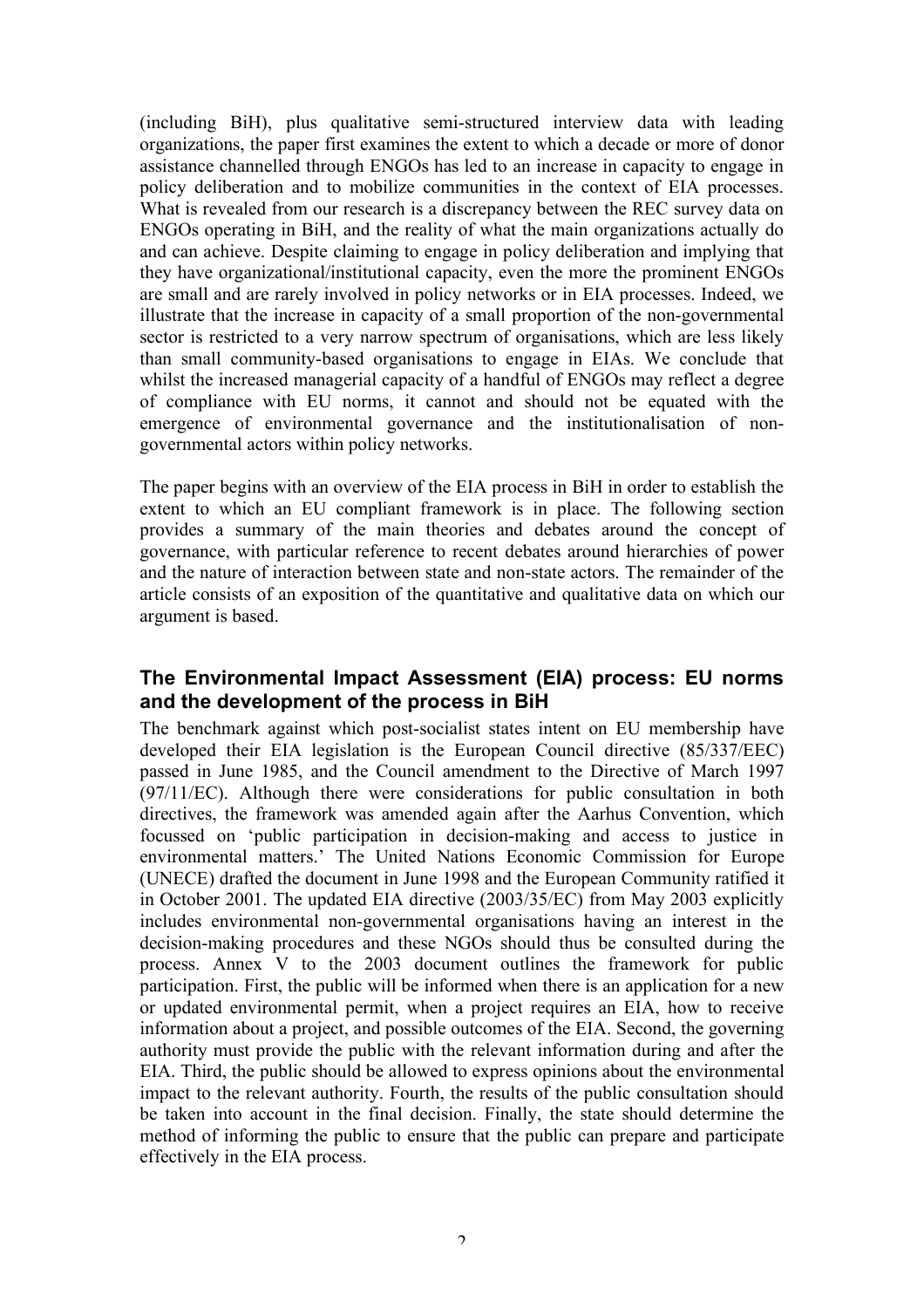It is stipulated within the directive that large infrastructure projects with major effects on the environment require an EIA, and the relevant state authority should determine whether an EIA is needed for other projects that may potentially have adverse environmental effects. If an EIA is needed, the developer must assess the environmental impact on human beings, flora, fauna, soil, water, air, cultural heritage sites, material assets, climate, and landscape, as well the interaction between these factors. The developer must also provide a description of the project, proposed mitigation measures, the data needed to make an informed assessment, and reasons for choosing a particular plan among possible alternatives.

#### **The Bosnian EIA process in comparative perspective**

The EIA laws in the two Bosnian entities (the Federation of Bosnia-Herzegovina and Republika Srpska) broadly adhere to the EU Directive. The first step in the process is to determine whether the construction and operation of the proposed infrastructure will have a major environmental impact. In the Federation of Bosnia-Herzegovina (FBiH), there is legislation stipulating which projects are required to have an EIA, while this list has not been ratified in Republika Srpska (RS). For other projects, the decision to conduct an EIA will be made by the environmental ministry at the entity, cantonal or municipal level depending on the size of the potential environmental effects.

Phase I: If an EIA is needed, the developer must submit the information as above (called the Preliminary Environmental Assessment) to the responsible ministry to determine the scope of the EIA study.

Phase II: In both entities, the responsible ministry defines the scope of the EIA and gives the developer must select from a consultant to carry out the study from a list of registered local institutions. For projects with smaller impact, cantonal (FBiH) or municipal (FBiH and RS) authorities execute the same function.

For projects with major or moderate potential environmental effects, the responsible ministry requires that there are public consultations for 30 days during Phase I and after the draft EIA is produced. After the draft EIA is written, it is made available to interested parties for 30 days for feedback. Following the consultation period, the entity ministries assess the report, approve the EIA and send a request for an Environmental Permit. If there are transboundary or inter-entity environmental effects, then representatives from the affected parties are also allowed to join the public consultation.

For projects with major or moderate potential environmental effects, the entity ministry requires that there are public consultations for 30 days during Phase I and after the draft EIA is produced. After the draft EIA is written, it is made available to interested parties for 30 days for feedback. Following the consultation period, the entity ministries assess the report, approve the EIA and send a request for an Environmental Permit. If there are transboundary or inter-entity environmental effects, then representatives from the affected parties are also allowed to join the public consultation. For smaller projects, the consultation is only carried out at the last stage (when the permit is to be issued). After the consultation, the relevant local ministries approve the EIA and issue a request for an environmental permit.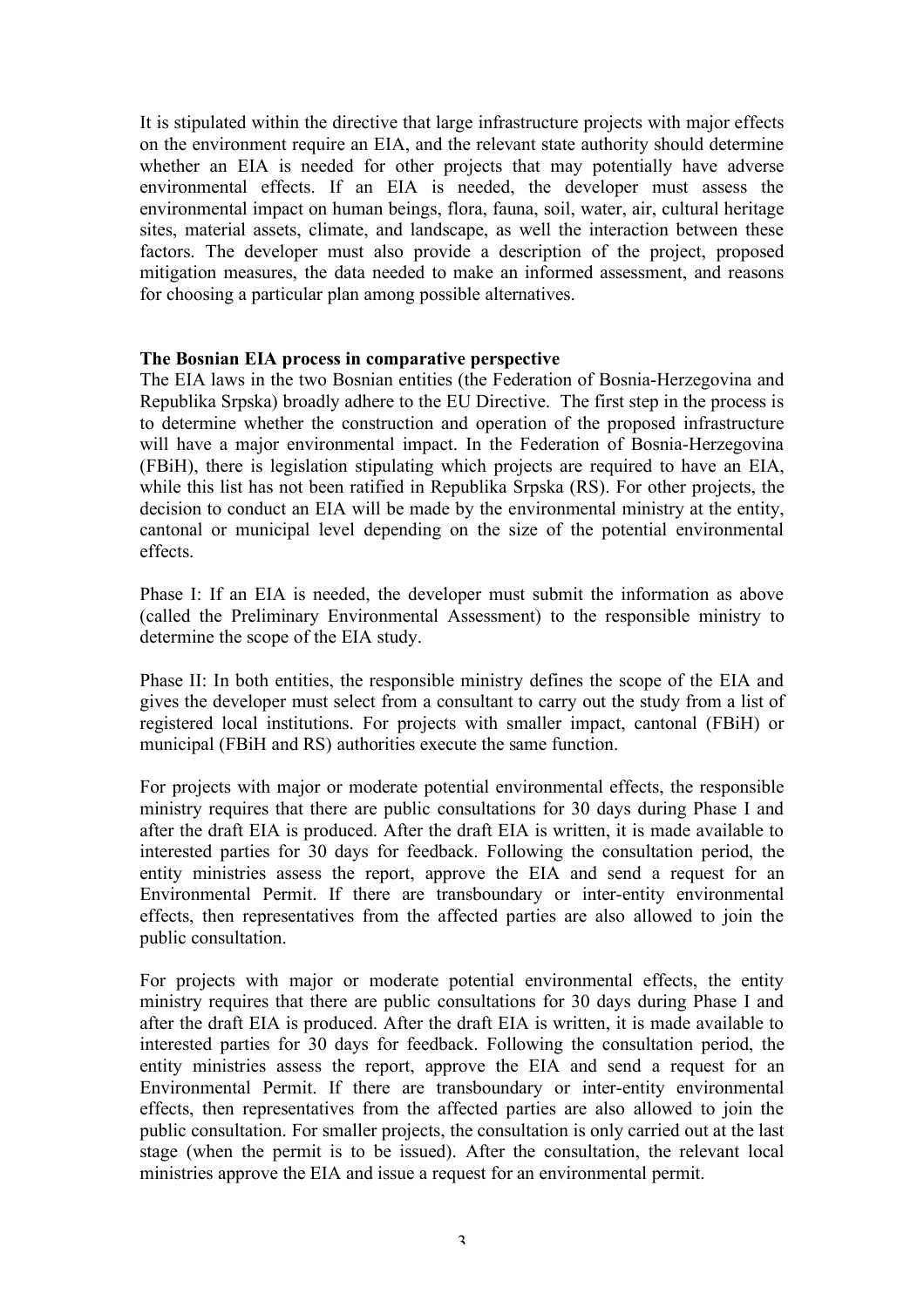How does the process in BiH compare with what is formally in place in other postsocialist states, and indeed across Europe? In some ways, the Bosnian EIA framework appears to be more robust than some of its Western and Central European counterparts: the legislation ensures that large projects proposed in either entity tend to have consultations at the preliminary 'scoping' phase, while the practice has not been the norm in Hungary (Palerm 1999, pp. 217-218), Italy (Del Furia and Wallace-Jones 2000, p. 477) and France (Glasson and Bellanger 2003, p. 618).

The key criticism leveled at the Bosnian process is, quite rightly, that it is constrained by a complex and ineffective state administration with weak overall capacity. However the literature on EIAs reports that this is arguably also the case in Italy (Del Furia and Wallace-Jones 2000, p. 478), Portugal (Goncalves 2002, p. 259), and Bulgaria (Almer and Koontz 2004, p. 486).

Any evaluation of EIAs in BiH is likely to focus on the potential disparity between what happens in practice as oppose to the formal framework. Yet the pan-European literature suggests that similar social and administrative concerns are being expressed throughout Europe, not just amongst the post-socialist states of Hungary (Palerm 1999) and Bulgaria (Almer and Koontz 2004), but also the Southern European countries of Portugal (Goncalves 2002, p. 250) and Italy (Del Furia and Wallace-Jones 2000), where there is also a less robust and long-standing tradition of public participation within the political-administrative decision-making process.

Quite reassuringly perhaps, studies of EIAs in the new post-socialist EU member states confirm that BiH is not an outlier amongst the so-called transition group of countries. The suggestion from individual analysis of these states is that EU conditionality has delivered minimal formal compliance with EU 'best practice' (i.e. the transposition of the legislation to adhere to EU standards), but without a capable state administration and significantly engaged citizenry, there is no substantive multilevel governance in the EIA process in these countries. Quite alarmingly, the situation appears to be the same in Greece, which entered what was then the EEC in 1986 (Androulidakis and Karakassis 2006).

## **Governance: a definition**

The central claim of this paper is that, whilst EIA legislation in BiH is broadly compliant with EU norms, environmental governance is not emerging in part because efforts of international donors have privileged building the capacities of non-state actors without recognizing that the absence of state capacity acts as a key determinant of effective governance. This section provides an overview of the concept of governance with the intention of highlighting the various embedded assumptions about power, the role of states/governments, and to emphasize the importance of moving beyond neo-liberal notions of the concept or depictions that implicitly and rather uncritically suggest that governance is about non-hierarchical interaction (Rosenau, 1995).

Whilst conceptual and theoretical contradiction tends to focus on why *governance* is being used instead of *government* and whether as an explanatory tool governance helps to locate or further obfuscate power (Rosenau 1995, Rosenau and Czempiel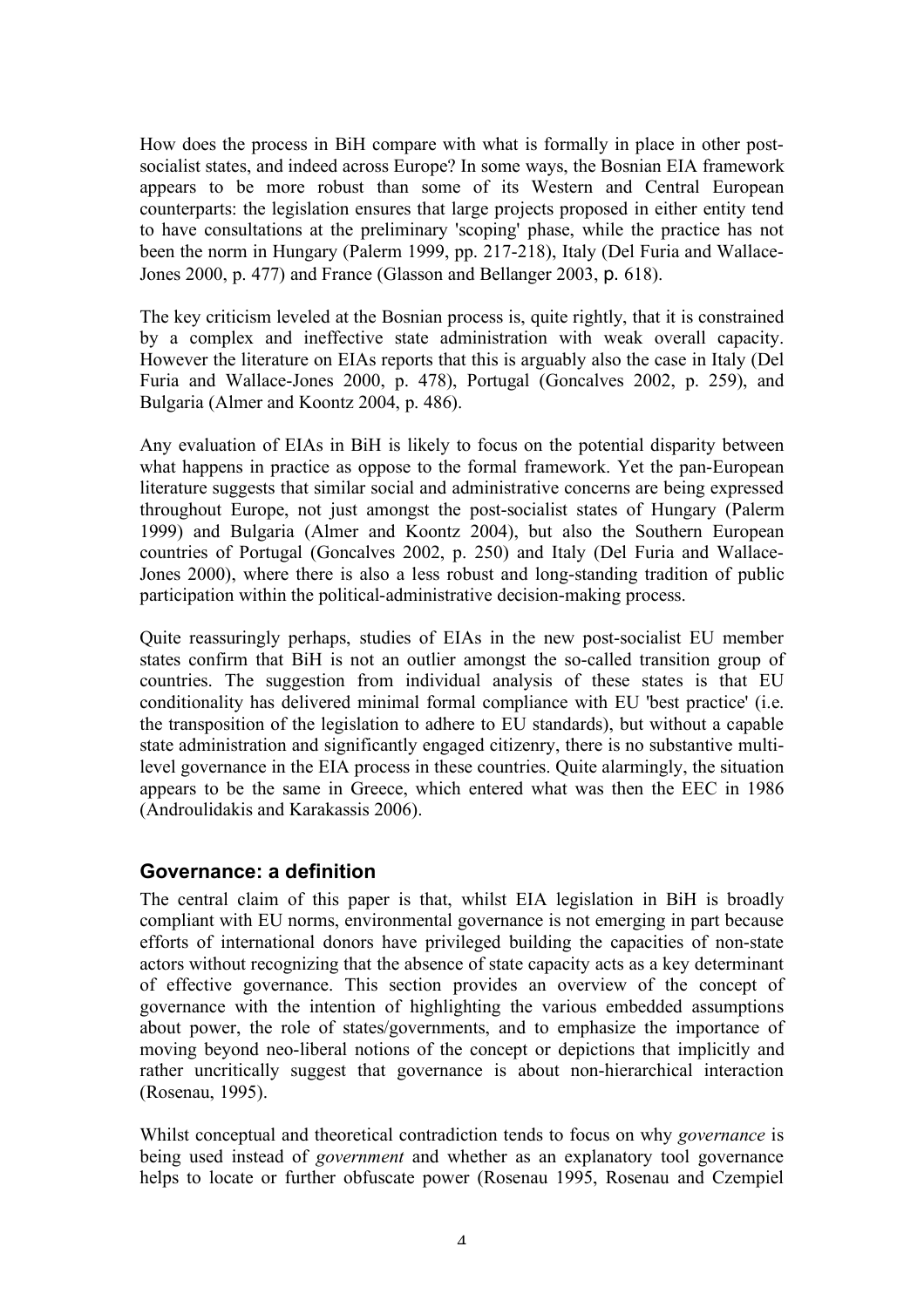1992, Barnett and Duvall 2005), the common denominator of all interpretations of the concept is the emphasis placed on multiple locations of power, authority and control that are both institutionalised and informal, involve state and non-state actors; what Pierre describes as 'the conceptual or theoretical representation of co-ordination of social systems and, for the most part, the role of the state in that process' (Pierre, 2000, p. 3), or what Mayntz refers to as institutionalized modes of coordination through which collectively binding decisions are adopted and implemented (2003).

However, not only is political power portrayed as being widely dispersed across disparate formal and informal agents, with the architecture of governance, in contrast to that of government, being far less fixed and institutionalised, but implicit within most conceptualisations of governance is the embedded neo-liberal notion that the dispersal of power involves both the retraction and reconstitution of state power vis-àvis the market and the non-governmental (or 'third') sector.

## **Power, hierarchies and new modes of governance**

Whilst the plurality of actors and the co-ordination of diversity are largely uncontested components of the concept, grasping the configurations of power and the interaction between actors, and the contexts in which governance as a mode of coordination and decision-making is likely to occur are critical concerns.

To this end, scholars have been drawn to distinguishing between three broad ideal types of institutionalized rule structures: hierarchy, competition (market) systems, and negotiation systems (Borzel 2007, p. 4). The interaction between dominant and subordinate actors is referred to in the literature as 'coupling': in hierarchies a relationship of domination in which the power and influence of subordinate actors is constrained is referred to as 'tight coupling' (Scharpf 1997, pp. 36-50). It is immediately apparent that potential for any significant deliberation and the involvement of non-state actors is possible only in the context of competition or negotiation systems; political hierarchies will restrict access to all but public actors. A further distinction is made in the literature between the actor constellations occurring in negotiation systems and the level at which such negotiation is, or is not, likely to occur: trans-governmental negotiation systems (high-level diplomacy between states around, for example, international treaties or bi-lateral co-operation) tend to engage public actors in conventional, classic diplomacy; intermediate negotiation systems (inter-state policy development and sectoral co-operation) are most likely to engage non-state actors, including business and civil society representatives, and is thus the most probable location of 'governance', or 'new modes of governance' (Mayntz 2003, Rhodes 1997).

For some critics the problem with using governance is that it is a concept of limited analytical value that can only be used objectively to describe the diversity and variation in political decision making and control (Smouts 1998, p. 81). If it is employed as a prescriptive model for state and policy-making reform, its objective value rapidly diminishes: it cannot convincingly or effectively interpret the roles of actors, nor provide commentary on the asymmetries of power without either embedded neo-liberal assumptions coming to the fore, or a normative premise that effectiveness is possible and that 'an issue (can) be managed, a problem resolved (through) an accommodation of mutual interests' (Smouts 1998, p. 88). It is argued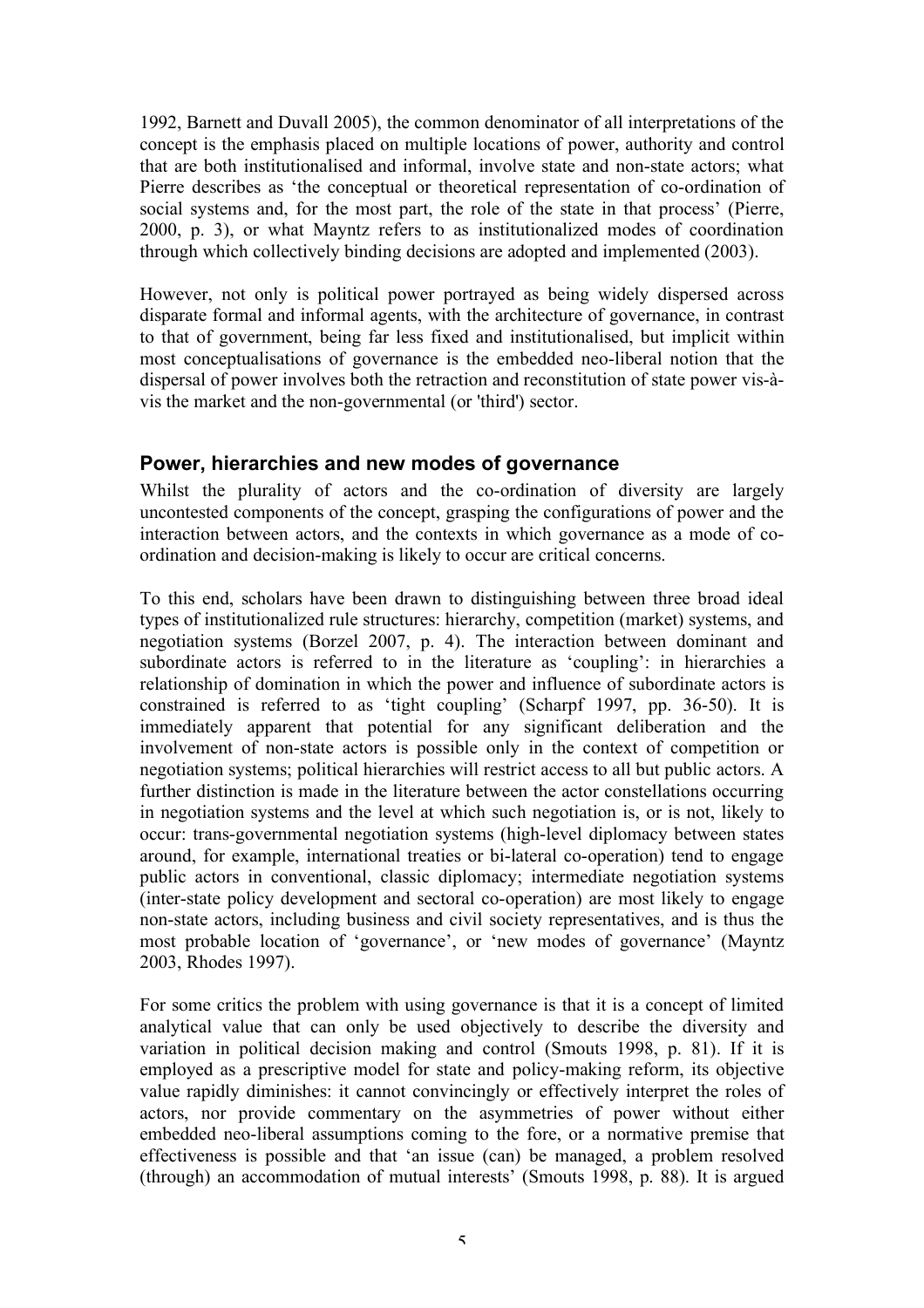that attempts to use governance prescriptively as a means to fashion actor or policy networks in development contexts either fail to unmask the asymmetries of power, or implicitly suggest that the power of certain actors – normally the state – should decline vis-à-vis that of others – usually the market or NGOs.

However, recent scholarly analysis looking at the changing dynamics of state power in post-socialist states acceding to the EU have gone some way to challenge and move beyond this perceived embedded bias. Scholars looking specifically at the Central and Eastern Europe states have used the governance concept more prescriptively, both to locate power and to theorize the interaction between state and non-state actors, whilst acknowledging the diffusion of power between the two. Rather than endorse neoliberal assumptions regarding the need for the state to relinquish control and authority, or for NGOs simply to gain more power, they identify the determinants of new forms of interaction that potentially empower both state and non-state actors (Borzel et al. 2008). Whereas much of the 'governance beyond the state' analysis emphasizes the extent to which such non-hierarchical decision-making and coordination (or 'new governance') has increasingly become the norm (Hix 1998, Swyngedouw 2005), recent studies focusing on the Europeanization of post-socialist states have questioned whether such non-hierarchical modes of governance do indeed deliver better public policy, and if not, why this is so (Borzel et al. 2008).

The predominance of conventional hierarchical patterns of decision-making in the new EU-member states of CEE has been explained in terms of an absence of governance capacity on the part of both state and non-state actors (Borzel et al. 2008). What has been observed in the acceding states is low levels of co-operation between the sectors that rarely extends beyond superficial consultation, and if it does occur at all, does so only in the context of EU policy, where public or civil society participation is mandatory or a requisite for funding and assistance (2008, p. 2). Drawing on Mayntz and Scharpf's notion of the 'shadow of hierarchy', Borzel (2007) argues that the critical driver for closer and more effective participation between state and non-state actors is the capacity of policy makers to hierarchically impose outcomes in contradiction, if necessary, to private actors and civil society. In other words, non-hierarchical deliberation and the open exchange of opinion is most likely to occur within a framework in which compliance will ultimately be pursued by state actors or a policy making elite, who will exercise their authority to impose outcomes. Building non-hierarchical modes of governance in which state and non-state actors interact on an equal footing is therefore dependent on the fundamental capacity of elites.

Whilst measures to strengthen the capacity of non-state actors are certainly worthy, the critical driver of new modes of governance is mutual resource dependency: state actors need to become increasingly dependent on the resources of non-state actors to effect policy change and implementation, and vice versa (Rhodes 1997, Scharpf 1978). Thus, establishing such interaction in transitional and post-conflict states, where state capacity is likely to be limited by depleted resources, is particularly crucial insofar as it will encourage the emergence of 'webs of relatively stable and ongoing relationships which mobilize and pool dispersed resources so that collective (or parallel) action can be orchestrated toward the solution of a common policy' (Kenis and Schneider 1991, p. 36). In other words, the greater the involvement in decision making of affected non-state actors, the more likely the implementation and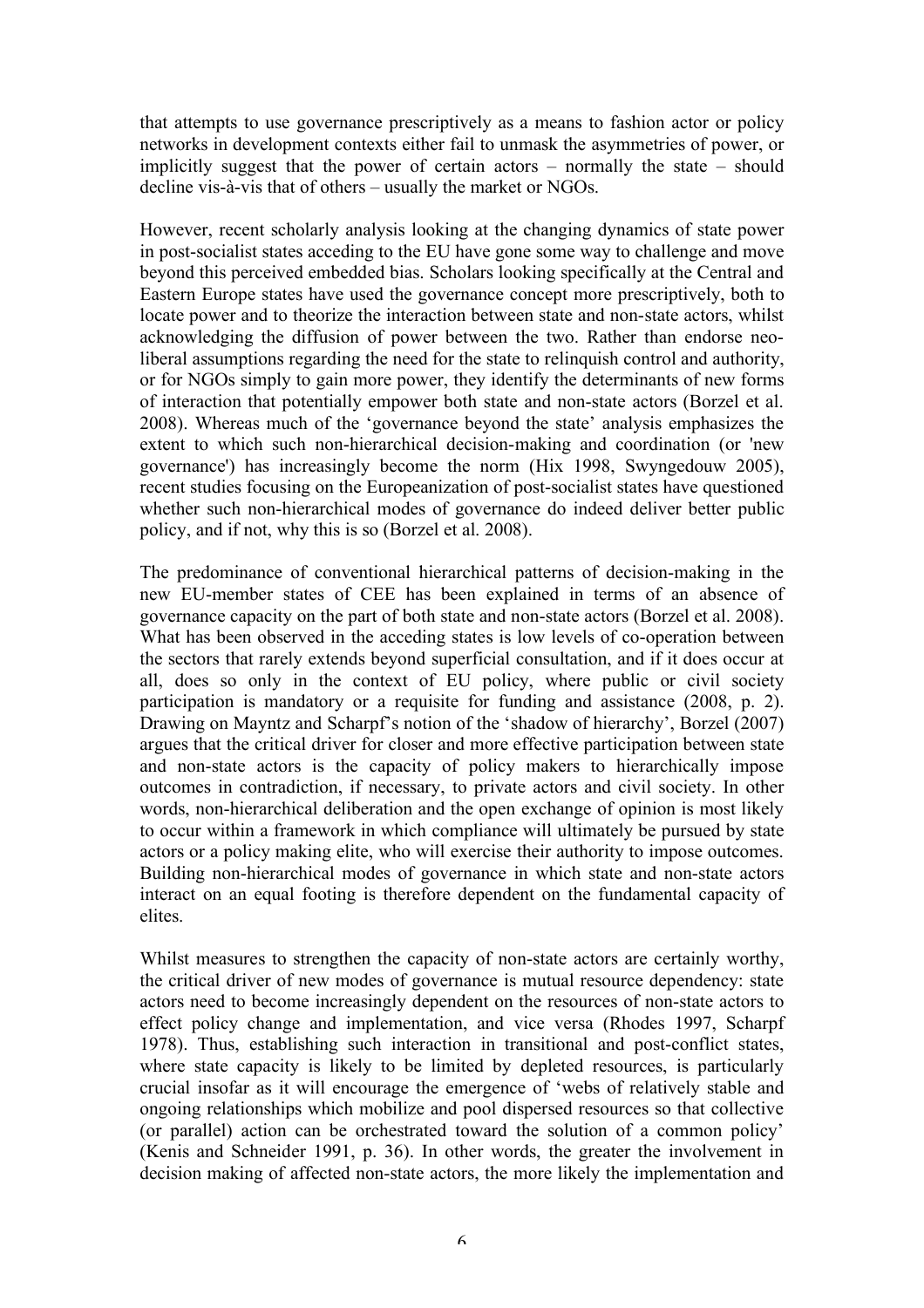acceptance of policy outcomes, even if the interests of civil society actors have not been fully accommodated or are reflected in the final piece of legislation (Heritier 2003).

Drawing on transaction cost and principal-agent theories,<sup>1</sup> it might be assumed that governments and state actors in post-socialist and post-conflict states, with depleted state capacity, may be more inclined to engage non-state actors because of the additional value (knowledge, expertise) they can bring to decision-making and policy implementation. However, the flaw in this argument is essentially that when the state is too weak, and the capacity of the non-state/NGO sector is also undeveloped, neither side is provided with sufficient incentive to engage the other. Indeed, what is likely to emerge is 'agency capture' or 'problem shifting' whereby authority becomes shared between state and non-state actors with both lacking sufficient capacity (Hellman, et al. 2000). This raises a fundamental concern regarding the propensity of donor intervention to build the capacity of non-state and private actors to the point at which they have greater capacity and authority than state actors. The risk here being, first, that weak states are unlikely to recapture regulatory capacity once authority and power have been transferred to NGOs or the market, and second, over-empowering non-state or private actors, who are likely to bear the costs of compliance, can lead to 'lowest common denominator' policy decisions and solutions.

Under circumstances in which there is parity in the low level of capacity held by both state and non-state actors, donor-driven attempts to introduce and to stimulate new modes of governance can actually encourage the transfer of authority away from already demoralised and depleted states instead of fostering reform and effective public management. However it is not simply a question of donor assistance needing to focus instead on building the capacities of both state and non-state actors in situations where there is an absence of sufficient mutual resource dependency to stimulate new modes of governance. The capacity of the state to enforce policy outcomes is paramount and the outcome of intervention should not be to equate, or level, the capacity of both actors. Rather, the state needs to command a 'shadow of hierarchy' over non-hierarchical deliberations if policy effectiveness is to be augmented. If state actors perceive their role to be ephemeral and to be engaging with non-state actors from a position of weakness, then they are unlikely to engage positively in new modes of governance. Equally if there is a sense on behalf of state actors that interaction will result in loss of their agency and autonomy this will equally act as a disincentive for new modes of governance (Hellmann et al. 2000). Moreover, if non-state actors distrust the capacity of state actors to be able ultimately to enforce a mutually agreed decision, then this will also act as a disincentive for partnership and governance engagement. Whilst the shadow of hierarchy will generate a desire on behalf of non-state actors to co-operate and engage in new modes of governance, and the degree to which state actors are capable of resorting to hierarchical modes of governance will increase such willingness, the reverse is also true for state actors: the greater their capacity for hierarchical policy-making, the less

 <sup>1</sup> Transaction cost theory (c.f. Heritier 2003, Eppstein and O'Halloran 1999) argues that delegation and cooperation between state and non-state actors takes place to reduce the costs imposed by lengthy negotiations and discussions, thus providing an incentive for both sides to co-operate. Principal-agent theory argues that the lack of time and expertise on behalf of policy elites and government officials (principal) to deal with increasingly complex problems acts as an incentive to engage non-state actors who will provide knowledge and expertise (c.f. Moe 1987).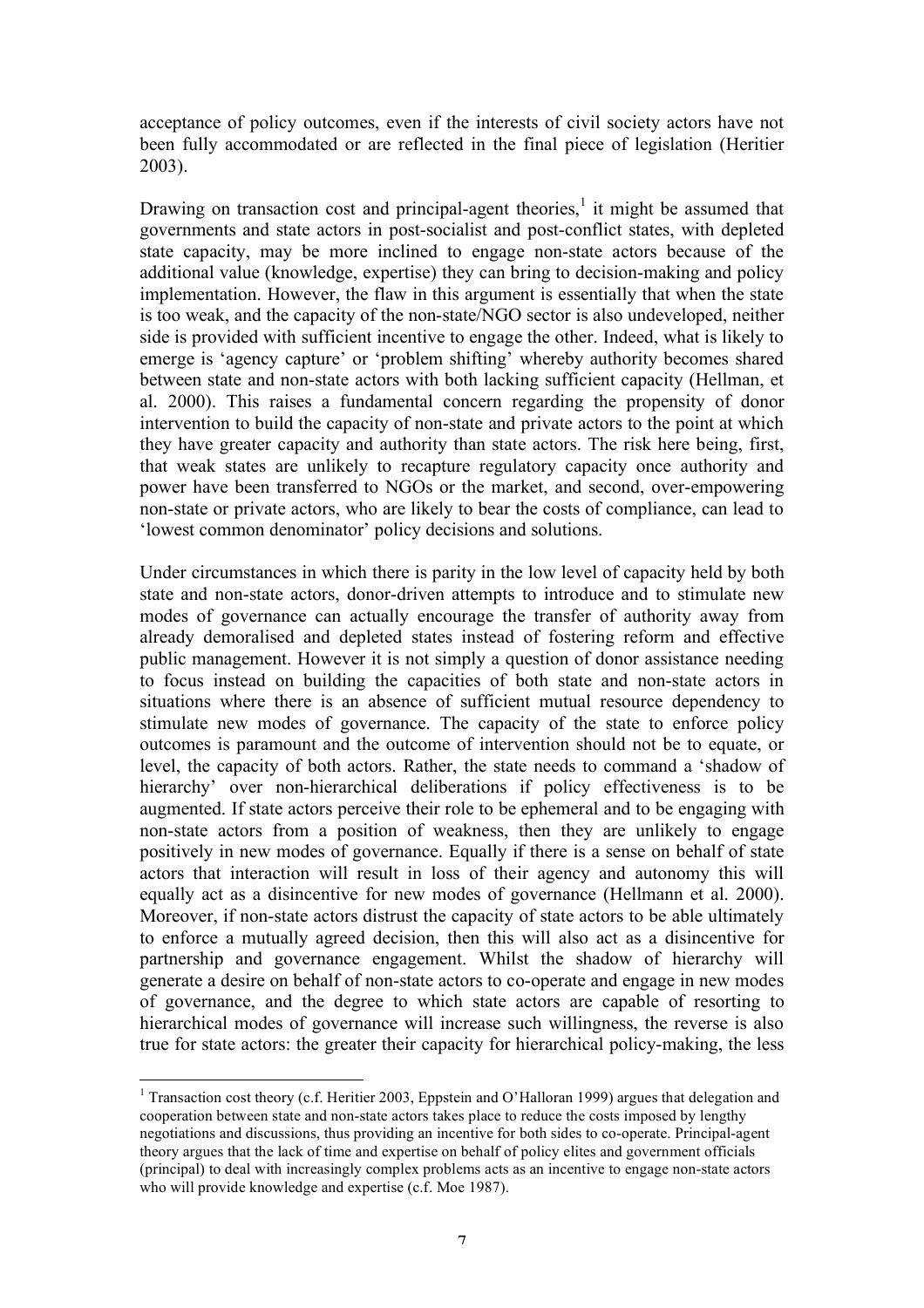impetus there will be for co-operation with non-state actors (Mayntz 2003). This assertion is based on the rationalist claim that state actors seek to maximize or at least maintain their autonomy and capacity within policy processes, and will only relinquish a degree of autonomy to non-state actors if this delivers additional capacity. In other words, for state actors there has to be additional value derived from new modes of governance compared to the value obtained from hierarchical and more conventional forms of governance (Kohler-Koch 1996). In sum, as Borzel et al note, 'state actors have to possess sufficient capacities in terms of both resources and autonomy in order to cast a credible shadow of hierarchy so that non-state actors have an incentive to co-operate, and state actors are not afraid of being captured. But…these state actors must not be too strong in order to provide an incentive for state actors to seek cooperation with non-state actors' (2008, p. 6).

In terms of understanding why new modes of governance may not occur or flourish, scholars such as Migdal (1988), Weiss (1998) and Evans (1995) have argued that resources and autonomy are not sufficient explanatory variables; much will depend on the specific political culture and dominant attitudes towards state-societal interaction. As Borzel (2003) notes, 'this is particularly true for countries with an authoritarian legacy and no sustained tradition of institutionalized state-society relations'. In post socialist states the emergence of new modes of governance is also constrained by the fact that non-governmental organizations and other non-state actors are perceived by both the elite hierarchies and the masses to be unaccountable and therefore nondemocratic and illegitimate policy makers and enforcers (Sissenich 2007, Howard 2003, Fagan 2005). In post-conflict situations (such as BiH) or in cases in which state formation and sovereignty remain in their infancy (BiH, Kosovo and Serbia), the prospects for new modes of governance are even more remote.

#### **REC data**

The initial starting point for this research was the 2006 survey data compiled by the Regional Environmental Center (REC) on environmental movements in the states of South Eastern Europe.<sup>2</sup> The data was used to identify Bosnian environmental NGOs involved, or claiming to be involved, in EIA processes, and to assess their capacities. The REC field offices in Bosnia-Herzegovina have compiled a list of environmental organisations since 1997. The list was created through the inclusion of organisations that had attended REC activities, received the REC newsletter, and personal contacts.<sup>3</sup> In 2001, when REC conducted the previous survey of environmental organisations, there were 127 Bosnian organisations on the list, of which there were 70 respondents. For the 2006 survey, the REC questionnaire was sent to approximately 200 organisations that address environmental issues, with 88 responses.<sup>4</sup>

<sup>&</sup>lt;sup>2</sup> http://www.rec.org/REC/Programs/NGO\_support/PDF/ngo\_directory\_5th\_ed.pdf (accessed 30th January, 2009)

<sup>&</sup>lt;sup>3</sup> Interview with Jasna Draganic, REC, Sarajevo,  $4<sup>th</sup>$  November 2008.<br><sup>4</sup> However, one of the respondents has been duplicated, so the second entry for the 'Association for Development, Improvement and Promotion of Ecological Agriculture, Tourism and Environment Protection' in Tuzla has been omitted from the following analysis. The high non-response rate could be the result of name changes for these organisations, or simply that some organisations ceased to operate. Entries are not deleted from the full list REC list of Bosnian environmental civil society organisations, even if they are dormant. However, it is still possible to carry out a quantitative analysis of the responses, as others have done with the data from CEE (Carmin et al. 2008, Carmin 2008).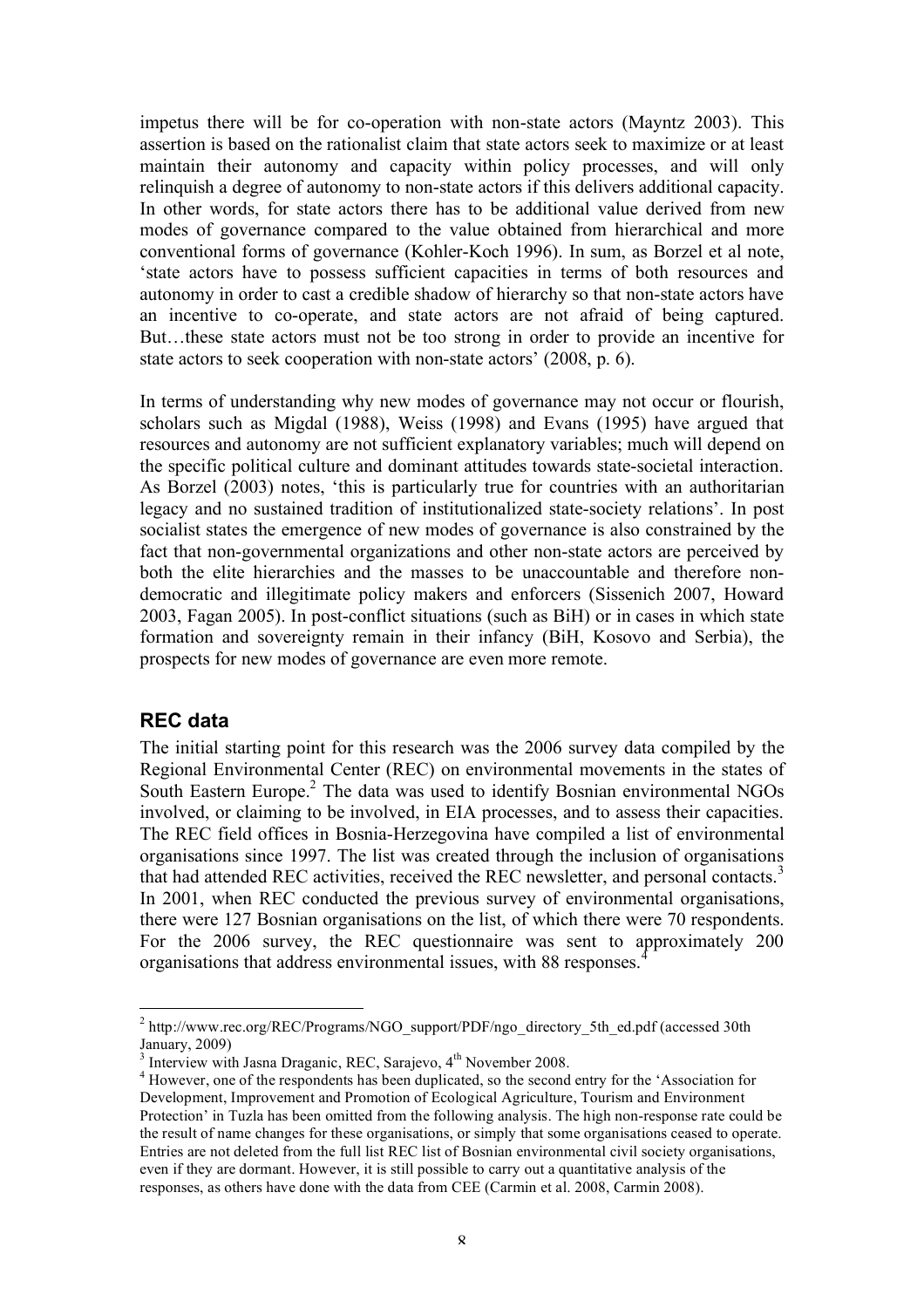As a measure of the capacity of ENGOs there are a number of significant shortcomings with the REC data. Firstly, whilst the respondents to the 2006 questionnaire represent a pretty good estimate of 'active' environmental civil society organisations, the threshold for inclusion on the REC database is, however, quite low: to confirm their status as 'active', representatives from organisations could send responses either electronically or via post, and the surveys were translated into local languages. Thus, only organisations that did not have the capacity for the minimal correspondence necessary for inclusion were excluded, the majority of which were likely to be defunct. The findings from the analysis should, therefore, be viewed with some caution, since it is not possible to employ probability sampling to obtain a representative group of organisations.

A second concern is that the information contained in Part A of the questionnaire is quite basic and not particularly useful for detailed analyses. The budgetary information is coded in categories, not as a numerical variable, so it is not possible to reliably obtain basic descriptive statistics such as the mean and standard deviation. The sources of funding are dichotomous, i.e. organisations have a certain type of funding or do not. There is no additional information about the proportion of each funding source as a part of the budget. For example, if 95% of an organisation's budget is from domestic sources, and 5% from foreign sources, the data would only reflect that the organisation is funded by both, not that the funding is predominantly domestic. There is a similar problem with the way activities are reflected in the questionnaire. It is possible to ascertain whether an organisation claims to be involved in an activity, but not the depth of involvement. Moreover, REC did not distinguish between 'foreign' and 'EU' sources for any of the SEE territories, although it did so for the CEE surveys.

More fine-grained information about the proportions of funding and the amount of involvement in particular activities was collected in Part B of the questionnaire. However, only aggregate analyses of these data were included in the REC discussion on Bosnia-Herzegovina (2006, pp. 59-65), and none of the quantitative findings was reported.<sup>5</sup>

Instead of examining the descriptive statistics of individual activities, other analyses of the REC data have clustered the list of activities into six clusters or 'factors' (Carmin 2008, p. 6, Carmin et al 2008, p. 34): information dissemination, education/training, environmental management, civil society support, policy promotion and direct action. The coding scheme for the six factors was derived from the list of activities in the CEE questionnaire. We adopted a similar approach, though

 $<sup>5</sup>$  Our request to access Part B of the questionnaire data was turned down by the REC country office in</sup> Sarajevo in November 2008. Since we did not have access to the dataset from the responses to Part A of the REC questionnaire, we wrote a Perl script to download and parse out the information from the individual online directory entries found at

http://www.rec.org/REC/Databases/NGO\_Directory\_SEE/Find.html. The resulting data were saved as a semicolon-separated plain text file, which was then read into SPSS. As mentioned above, one of the NGOs from Tuzla is listed twice on the database, so the duplicate entry was deleted. Therefore, there are 87 entries in the directory, not 88 as indicated by REC. The descriptive statistics of priority topics and activities were consistent with the summary by REC (2006: 57). The top five topics addressed by the organisations are: environmental education (92%), nature protection (82%), waste issues (78%), sustainable development  $(61\%)$  and environmental legislation  $(58\%)$ . The top three activities are: awareness raising (98.9%), conferences/meetings (73.6%) and public participation (72.4%).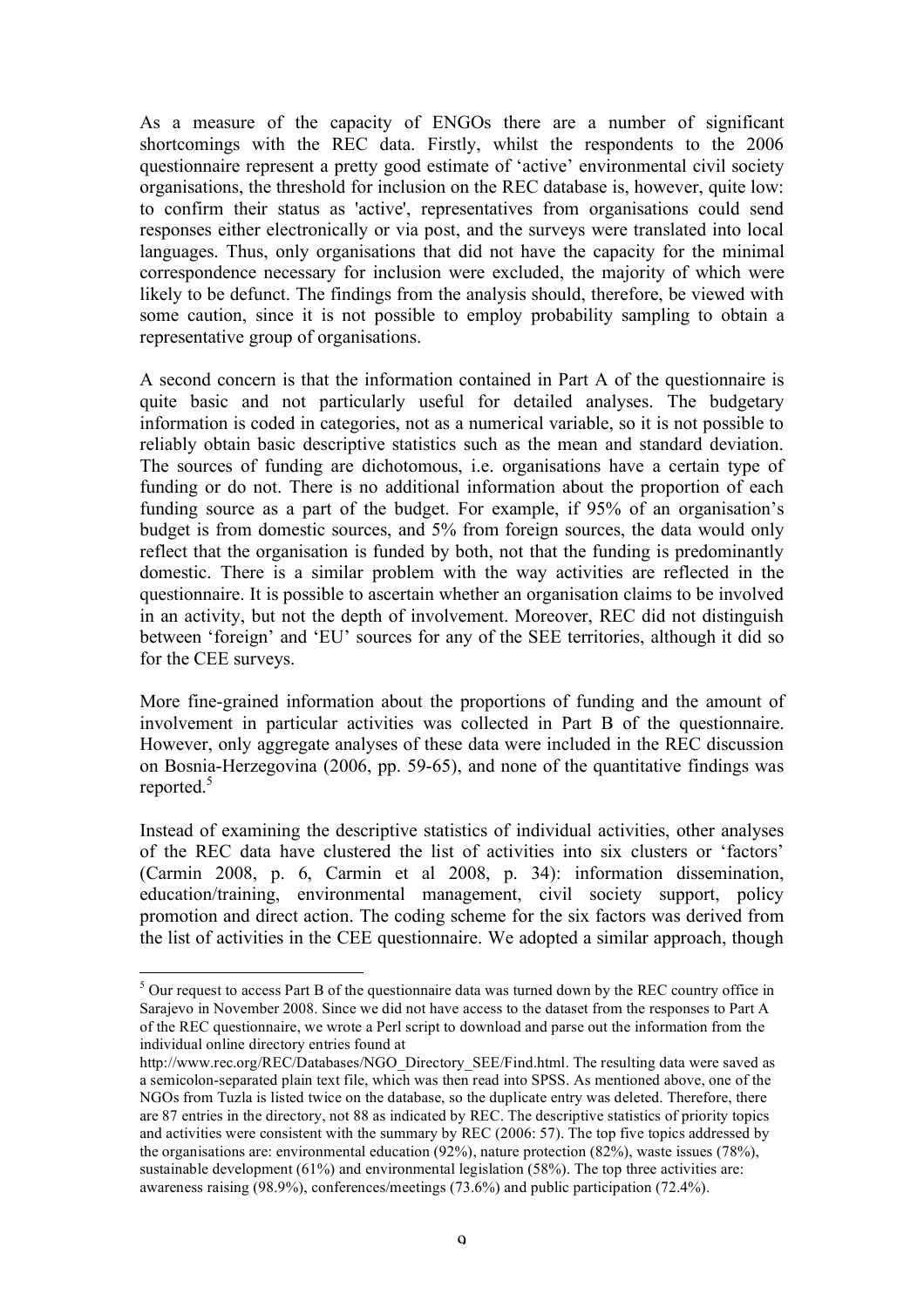| <b>TABLE 1</b>                   |                           |            |  |
|----------------------------------|---------------------------|------------|--|
| Factor                           | <b>Bosnia-Herzegovina</b> | <b>CEE</b> |  |
| <b>Information Dissemination</b> | 97%                       | 91%        |  |
| Education/Training               | 72%                       | 78%        |  |
| Env. Management                  | 99%                       | 77%        |  |
| Civil Society Support            | 87%                       | 67%        |  |
| Policy Promotion                 | 52%                       | 59%        |  |

Direct Action  $\frac{151\%}{200}$   $\frac{42\%}{200}$ 

as the format of the SEE questionnaire is slightly different, the coding scheme needed to be changed.<sup>6</sup>

#### **Activities**

We first used the data to compare the capacities of Bosnian ENGOs with their counterparts in the new member states of the EU (Table 1). There are immediately some similarities between the CEE and Bosnia-Herzegovina data. In both cases, a significant number of organisations claim to be involved in information dissemination and education/training. Indeed, the proportion of Bosnian organisations claiming some involvement in environmental management is higher than in CEE. With the exception of the Eko Viking Association in Visoko, all other environmental civil society organisations reported being involved in one or more of the following: advisory services, environmental management, fieldwork, monitoring/measurement (technical), and policy implementation. The level of civil society support among Bosnian groups also seems higher than for CEE countries. This means that organisations are involved in one or more of the following: community organizing and planning (LA21, LEAP); legal advocacy; negotiation and dialogue facilitation; networking; and public participation. The levels of direct action are higher in Bosnia-Herzegovina, though this is the smallest factor (as in CEE).

#### **Funding**

If we look at the budgetary and funding situation among environmental civil society organisations in Bosnia-Herzegovina, the majority of the groups have an annual budget of less than 5000 Euros or no budget at all. However, there is a sizeable proportion of groups that have budgets over 50000 Euros per annum. Compared to the 2001 survey, there is a widening gap between organisations with larger budgets and those with smaller budgets (REC 2006, 58), though the total number of environmental groups is increasing.

 $6$  The activities in the questionnaire were clustered into six 'factors'. Direct action (Factor 1): campaigning/protest actions/direct action. Community and civil society support (Factor 2): community organizing and planning (LA21, LEAP); legal advocacy; negotiation and dialogue facilitation; networking; public participation. Policy advocacy (Factor 3): lobbying. Information dissemination (Factor 4): conferences, meetings; information dissemination; media/press; public meetings; publishing. Environmental management (Factor 5): advisory services; environmental management; fieldwork; monitoring/measurement (technical); policy implementation. Education (Factor 6): education.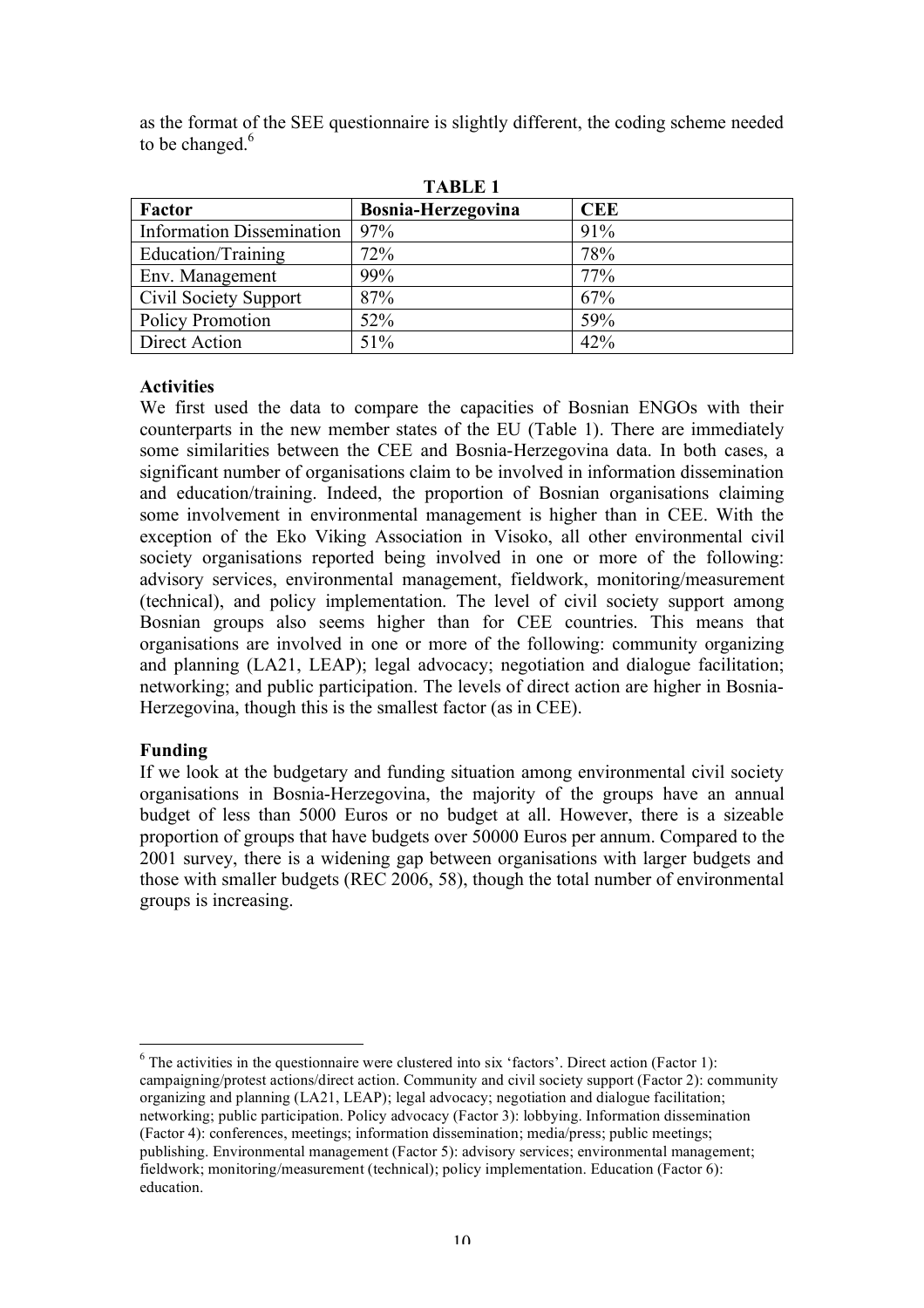|       |                      | 1 ЛЮСЕ 4                   |       |
|-------|----------------------|----------------------------|-------|
|       |                      | <b>Frequency   Percent</b> |       |
| Valid | No Budget            | 14                         | 16.1  |
|       | 0-500 EUR            | 7                          | 8.0   |
|       | 501-1000 EUR         | 11                         | 12.6  |
|       | 1001-5000 EUR        | 17                         | 19.5  |
|       | 5001-10000 EUR       | 10                         | 11.5  |
|       | 10001-50000 EUR      | 15                         | 17.2  |
|       | 50001-100000 EUR     | 5                          | 5.7   |
|       | More than 100000 EUR | 7                          | 8.0   |
|       | Total                | 86                         | 98.9  |
|       | Missing Don't know   |                            | 1.1   |
| Total |                      | 87                         | 100.0 |

To see whether there are any patterns between annual budget and other factors (following Carmin 2008, p. 9), we recoded the budget variable from eight categories to a dichotomous variable (i.e. whether organisations had an annual budget of more than 10000 Euros). One might expect certain 'factors' being more prevalent in certain groups. For example, policy-related work requires a more sophisticated administration, and therefore, a higher budget. By contrast, groups with less money might resort to direct action. A binary logistic analysis was done with the factors and funding sources as explanatory variables, with staff, volunteer and registration time as controls. Since the distributions of these controls were highly skewed, the natural log was taken. The results are displayed in Table 3.

**TABLE 2**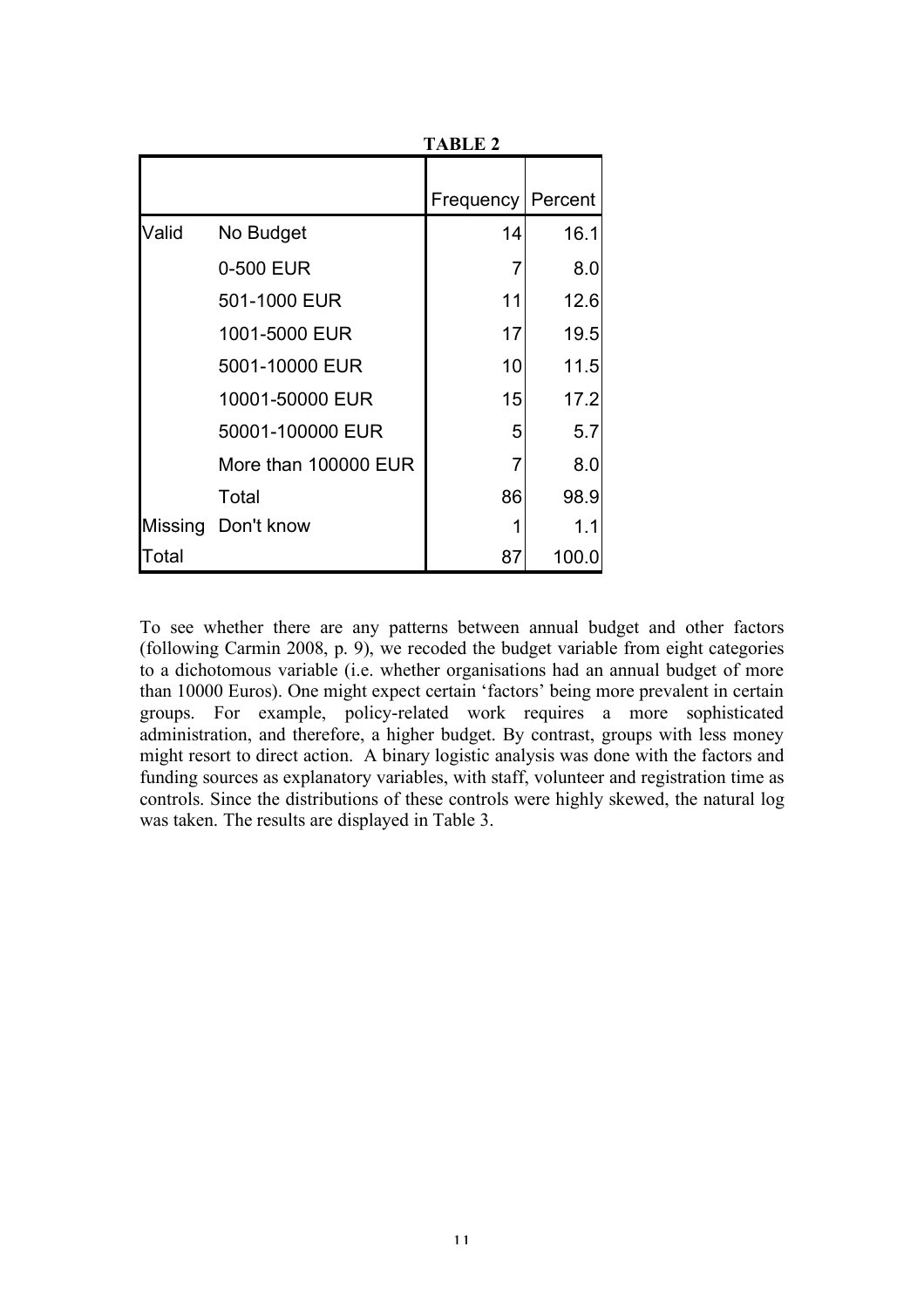| тарыл э             |           |           |       |    |       |         |
|---------------------|-----------|-----------|-------|----|-------|---------|
|                     | B         | S.E.      | Wald  | df | Sig.  | Exp(B)  |
| for. govt.          | .931      | .870      | 1.145 |    | .285  | 2.538   |
| fund <sub>5</sub>   | 1.027     | .892      | 1.326 |    | .249  | 2.792   |
| dom. govt           | .324      | 1.078     | .090  |    | .764  | 1.383   |
| fund4               | $-2.293$  | .930      | 6.074 |    | .014  | .101    |
| individ             | $-688$    | .912      | .569  |    | .451  | .503    |
| sales               | $-414$    | 1.008     | .169  |    | .681  | .661    |
| act <sub>2</sub>    | 1.393     | .970      | 2.061 |    | .151  | 4.026   |
| factor4             | $-1.410$  | 31874.907 | .000  |    | 1.000 | .244    |
| act12               | 2.160     | .945      | 5.224 |    | .022  | 8.671   |
| factor <sub>2</sub> | 19.222    | 14518.800 | .000  |    | .999  | 2.230E8 |
| act <sub>6</sub>    | .533      | .959      | .309  |    | .578  | 1.704   |
| factor <sub>5</sub> | $-1.893$  | 49200.513 | .000  |    | 1.000 | .151    |
| regtime             | .726      | .681      | 1.137 |    | .286  | 2.066   |
| Inmemb              | .010      | .339      | .001  |    | .977  | 1.010   |
| Involun             | $-0.823$  | .439      | 3.517 |    | .061  | .439    |
| Constant            | $-17.592$ | 40192.964 | .000  |    | 1.000 | .000    |

**TABLE 3<sup>7</sup>**

Only two of the variables are significant at the 5% level. There seems to be a negative relationship between funding from domestic foundations, which means that environmental civil society organisations with funding from domestic foundations were less likely to have a higher budget. Also, there was a significant positive relationship between lobbying (Factor 3) and budget, which means that groups that are involved in lobbying tend to have higher annual budgets. Since lobbying effectively requires adequate staffing and a high degree of administrative capacity, this result is unsurprising. However, there are no other distinguishable patterns between annual budget and the other factors or funding sources.

Insofar as the main focus of this paper is the role of environmental NGOs during EIA studies, it is instructive to investigate whether there are patterns in the type of organisations that claim to focus on EIAs. By setting up a binary logistic regression with the dependent variable being whether NGOs indicate involvement in EIA studies, there are a number of possible hypotheses to test:

 $<sup>7</sup>$  Dependent variable: budget over 10000 Euros per year. Independent variables: act12: lobbying</sup> (yes/no); fund4: domestic foundations donations/grants (yes/no); forgovt: foreign government funding (yes/no); domgovt: domestic government funding (yes/no); sales: sales & rentals for income (yes/no); individ: income through citizens and membership fees (yes/no); regtime: log of number of years registered; lnmemb: log of number of members; lnvolun: log of number of volunteers.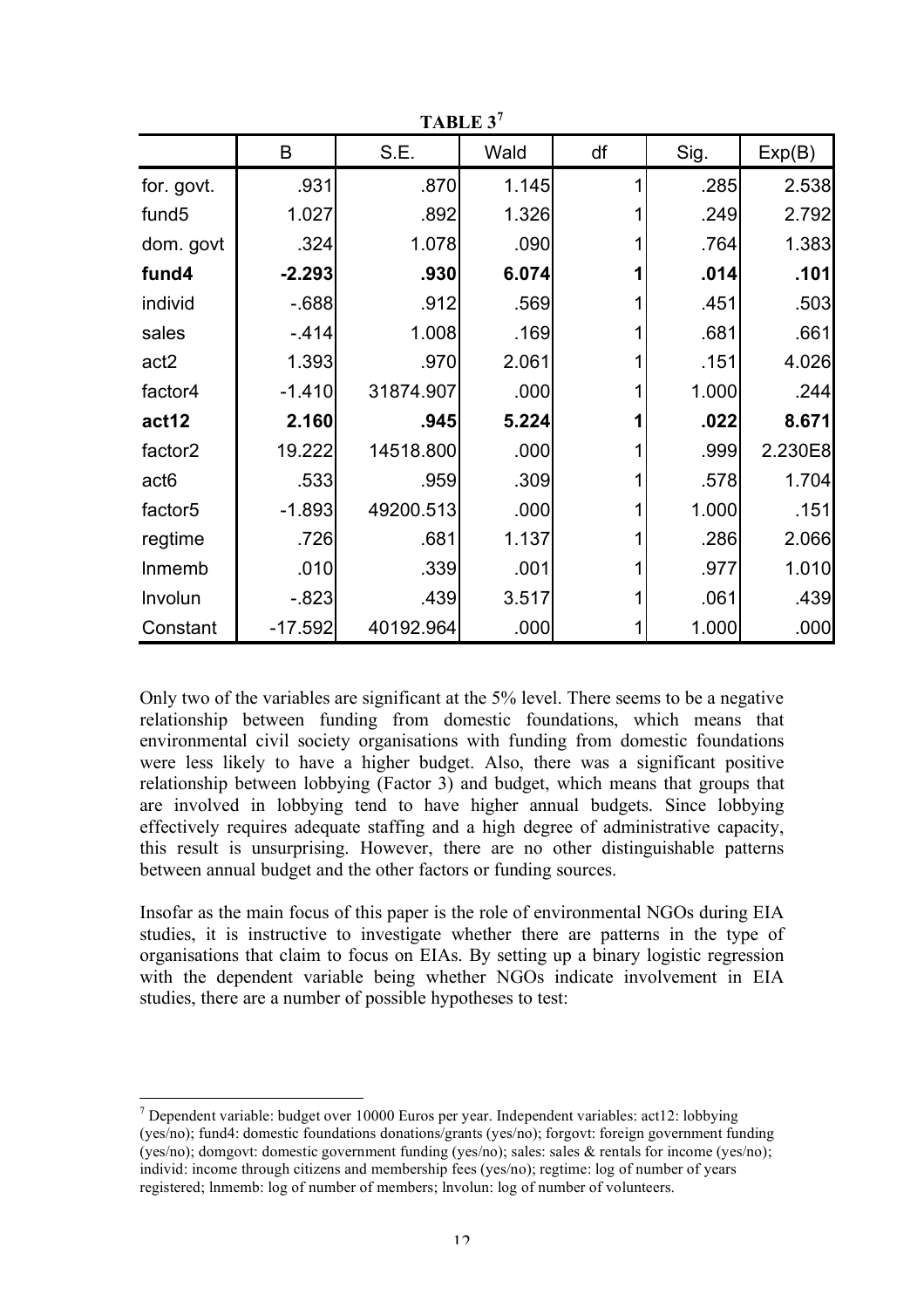- 1. If the role of NGOs is predominantly as community organisers for public participation, then there should be a relationship between groups that are involved in civil society support (Factor 2).
- 2. On the other hand, if NGO involvement is mainly as technical consultants, then there should be a link between environmental management (Factor 5) and EIA involvement.
- 3. If capacity building for civil society in Bosnian EIAs is largely driven by external donors, then there should be a significant relationship between EIA involvement and foreign sources of funding.
- 4. Navigating the recent EIA laws requires a high level of legal knowledge, technical capacity and administrative capacity. It is more likely that organisations with more staff, volunteers and higher budget are more likely to be involved in EIA studies.

| TABLE 4°            |           |           |       |    |       |          |
|---------------------|-----------|-----------|-------|----|-------|----------|
|                     | B         | S.E.      | Wald  | df | Sig.  | Exp(B)   |
| forgovt             | .008      | .637      | .000  | 1  | .991  | 1.008    |
| fund <sub>5</sub>   | $-0.854$  | .698      | 1.497 |    | .221  | .425     |
| domgovt             | .404      | .884      | .209  |    | .648  | 1.498    |
| fund4               | .813      | .705      | 1.329 |    | .249  | 2.254    |
| individ             | $-.906$   | .696      | 1.697 |    | .193  | .404     |
| sales               | $-556$    | .730      | .581  |    | .446  | .573     |
| act <sub>2</sub>    | $-.175$   | .760      | .053  |    | .818  | .840     |
| factor4             | $-2.546$  | 2.348     | 1.176 |    | .278  | .078     |
| act12               | $-241$    | .696      | .120  |    | .729  | .786     |
| factor <sub>2</sub> | $-0.362$  | 1.287     | .079  |    | .779  | .696     |
| act <sub>6</sub>    | 2.568     | 1.024     | 6.292 |    | .012  | 13.038   |
| factor <sub>5</sub> | 23.191    | 40193.049 | .000  |    | 1.000 | 1.179E10 |
| regtime             | $-471$    | .515      | .834  |    | .361  | .625     |
| Inmemb              | .430      | .302      | 2.032 |    | .154  | 1.537    |
| Involun             | $-368$    | .360      | 1.046 |    | .306  | .692     |
| budget2             | .874      | .830      | 1.109 |    | .292  | 2.397    |
| Constant            | $-22.840$ | 40193.049 | .000  |    | 1.000 | .000     |

The results of the analysis are in Table 4.

**TABLE 4<sup>8</sup>**

 <sup>8</sup> Dependent Variable: NGO involvement in EIA studies (yes/no). Independent variables: act12: lobbying (yes/no); fund4: domestic foundations donations/grants (yes/no); forgovt: foreign government funding (yes/no); domgovt: domestic government funding (yes/no); sales: sales & rentals for income (yes/no); individ: income through citizens and membership fees (yes/no); regtime: log of number of years registered; lnmemb: log of number of members; lnvolun: log of number of volunteers; budget2: annual budget over 10000 Euros (yes/no).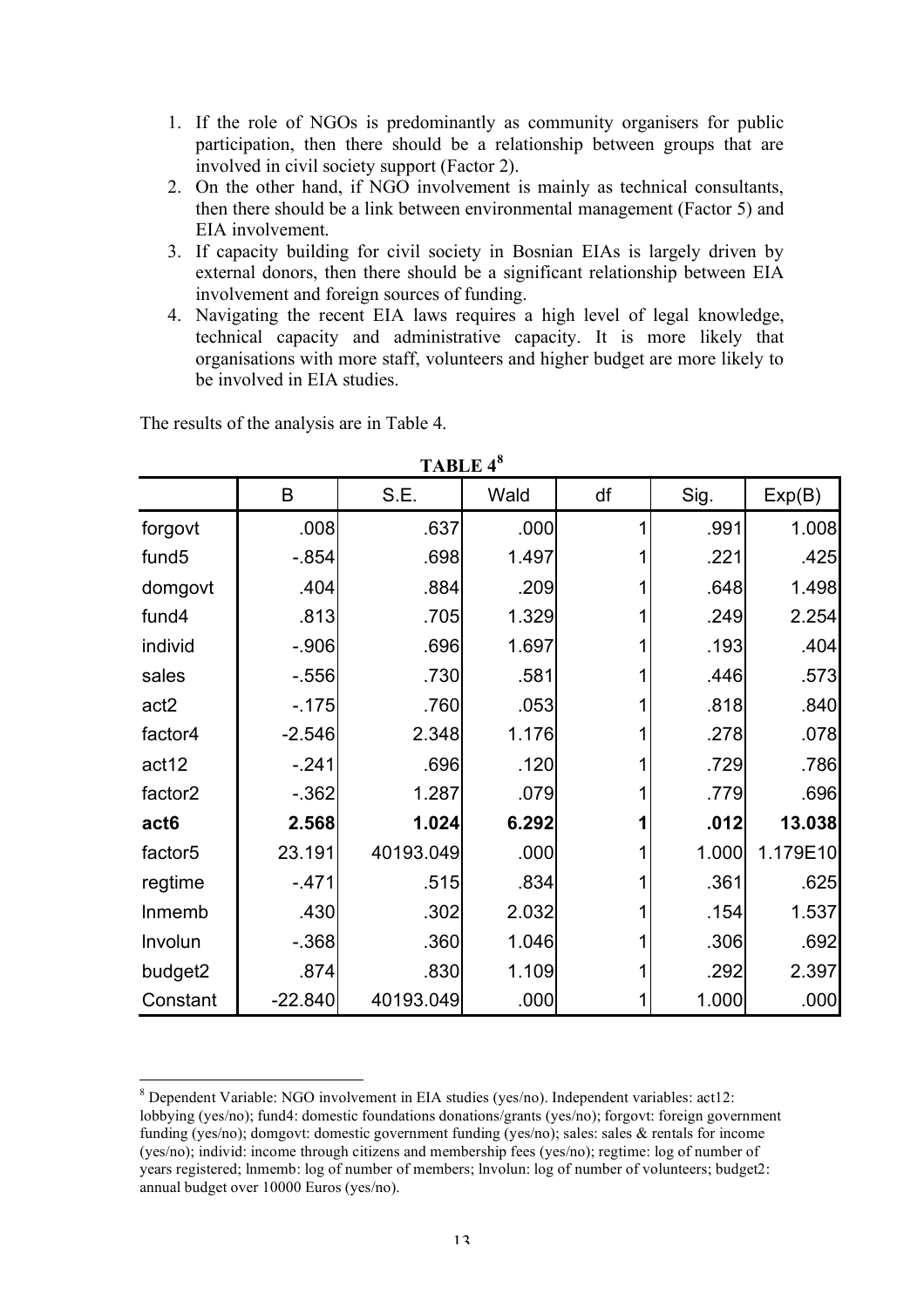None of the patterns hypothesised about EIA involvement is evident in the analysis. The one variable significant at the 5% level is education, which means that organisations that are involved in education-related activities are more likely to be involved in EIA studies. This may be the case since the capacities for knowledge dissemination and local community organisation are similar for education and EIA involvement.

One possibility for the lack of a budgetary or funding profile is that the dependent variable is itself vaguely defined. Involvement in an EIA could mean offering an expert technical opinion at a public hearing, helping with the organisation of the public hearing, or simply attending the hearing (with or without any active participation). To examine how NGOs are actually involved in EIA studies, it is necessary to conduct qualitative research on the organisation that claim EIA involvement. This will be the focus of the next section.

#### **Qualitative data**

To examine the particular roles of NGOs in EIA processes, we identified the organisations that claimed involvement in EIAs in the REC survey. <sup>9</sup> Semi-structured interviews were conducted with most of the NGOs in November 2008.10

The main finding from the interviews is that the involvement of NGOs in policy deliberation in general and EIA processes in particular is exaggerated in the REC data. Many of the organisations have little substantive contact either with government or social mobilisation of the local community. For example, whilst Neolit has been quite active in certain campaigns around environmental protection within Sarajevo, its activities are mainly limited to letter writing and printing information leaflets.<sup>11</sup> Eko Jasenica has successfully mobilised the local community for clean-up operations around Jasenica, but it has never actively participated in a public hearing. It can only campaign through the local media and does not directly contact the government.<sup>12</sup> Although the NGO Wigwam is committed to the preservation of nature, it sees itself as a 'club' and therefore interacts primarily with its members. Wigwam conveys its message through the media and does not directly lobby the government nor does it participate in public hearings.<sup>13</sup>

It is also the case that some of the organisations listed in the REC database are not specifically environmental NGOs are involved in ecological issues as part of a wider agenda and have not specialised in the environmental arena. The Banja Luka based

 $9$  An English-language version of the REC questionnaire (Part A) can be found at:

http://www.rec.org/REC/Databases/NGO\_Directory\_SEE/Questionnaire.html <sup>10</sup> Gathering information about the organisations' activities was done in two stages. First, organisations were e-mailed questions in English and requests were made for interviews. For the NGOs that did not respond in the first stage, the same questions were re-sent in local languages without a request for an interview. Follow-up phone calls were made for the remaining organisations that had not responded. NGOs that had replied in the first stage were interviewed A summary of the responses is also included in Appendix 1. Eko-Jasenica had already been interviewed in a previous field visit in February 2008. The research has been funded by the UK Arts and Humanities Research Council (AHRC) as a part of the three-year "EU Compliance in Bosnia and Serbia" (ECoBHAS) project.<br><sup>11</sup> Interview with Helena Polic, Neolit, Sarajevo, 4<sup>th</sup> November 2008.<br><sup>12</sup> Interview with Dragan Soce, Eko Jasenica, Mostar, 15th February 2008.<br><sup>1</sup>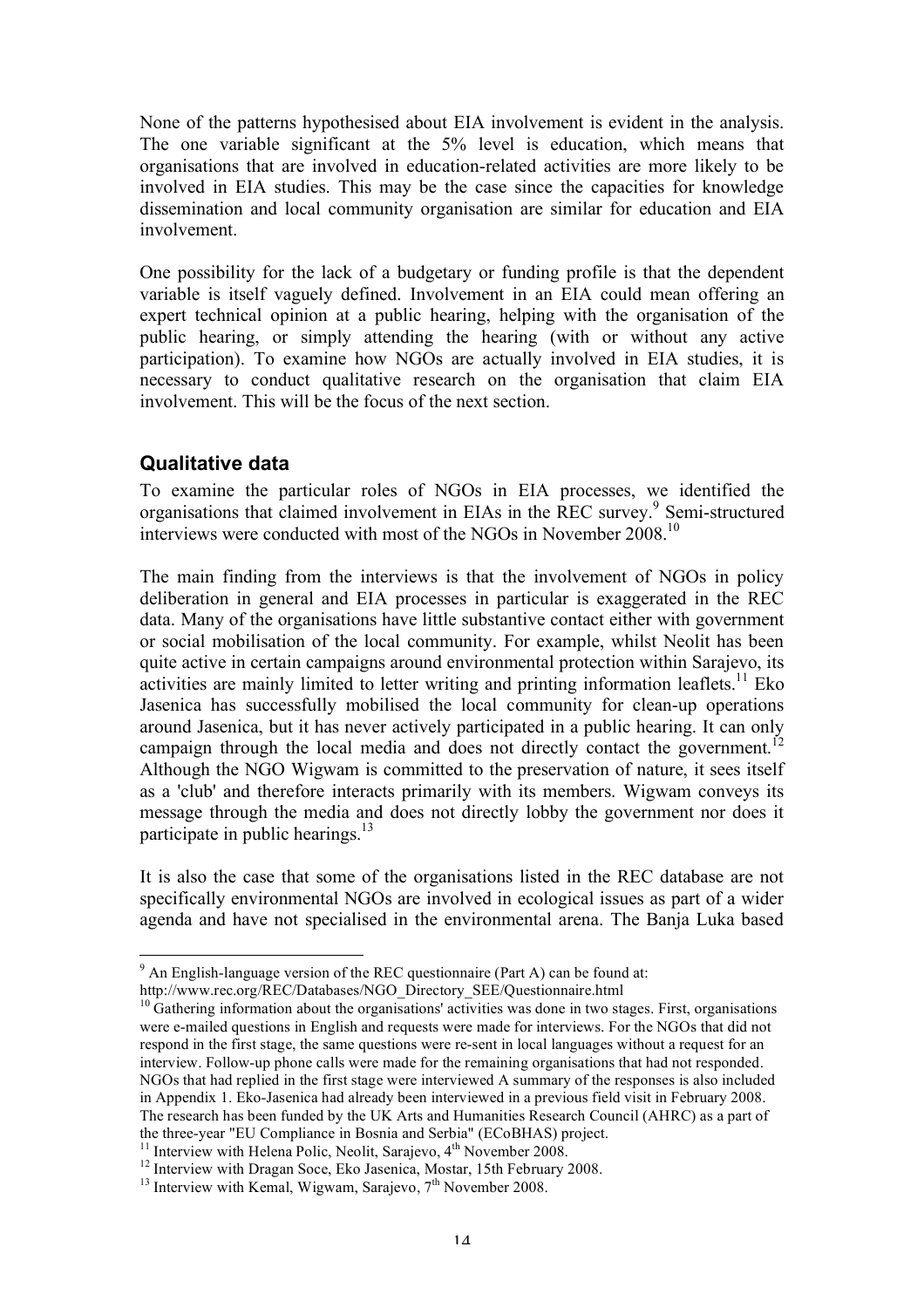organisation LIR (Lokalna Inicijativa Razvoja) defines itself as a 'development' organisation, but some of its projects have environmental aspects.<sup>14</sup> Similarly, BH Solidarnost focuses on human rights in Tuzla canton, though aspects of its work relate to environmental issues. <sup>15</sup> Kontakt Plus is even broader in scope, working on ecological, development, health, social and faith issues. Whilst their projects are mainly in the realm of ecology, this reflects the fact that they have been more successful in securing funding in this area than a particular commitment to specializing in environmentalism.<sup>16</sup> Some of the organisations admitted that they had planned to specialise in EIA studies but never did. One such organisation is the Youth Association of Scientific Research of RS. Though members of the NGO had technical expertise, they were unsuccessful in securing external funding and as a consequence the organisation is now 'not functioning'.<sup>17</sup> The main officers of the NGO are now involved in the Institute for Protection, Ecology and Informatics (IZEI) in Banja Luka. IZEI is one of the bodies registered to carry out EIA studies in RS. IZEI receives little funding from the government, so it receives its income from completing environmental studies and other related projects.<sup>18</sup>

Very few NGOs have the professional expertise to effectively engage with the developer and local governmental authorities. The EIA process is still seen as a technical exercise, so organisations that cannot use the proper 'scientific' language are excluded from the process, and are unable to act as a conduit between the developers and the public. This therefore leads to a de-coupling of 'technical' organisations from those deemed to be 'non-technical' and involved in 'soft' issues; for instance, CESD, a prominent Bosnian environmental NGO occasionally involved in EIA studies, is connected to the Institute of Hydrology in Sarajevo, so it has access to the university resources and has a body of technical expertise. Most of its work related to EIA studies is to provide expert opinions on the environmental impact of certain installations. CESD is not involved in mobilising the local community to participate in public consultations.<sup>19</sup> By contrast, Ekotim consists of 'enthusiastic people' that have been involved in EIA public hearings for the canyon road in Rakitnica (Fagan 2006), the Klas bread factory and Corridor  $5C<sup>20</sup>$  However, they do not have the technical expertise to address the supporting documents for EIA studies, and they do not have the staffing to take on every request. For example, Ekotim found it difficult to read the maps indicating the proposed route of the highway through Corridor  $5C$ .<sup>21</sup> Smaller NGOs such as Eko-Jasenica have similar problems. Since they have a very limited budget, it is difficult for them to pay for a consultant to read the documents.<sup>22</sup> Thus, it is difficult for these 'non-technical' organisations to interface with the technical aspects of the EIA process.

The interview data also confirmed what is suggested in the REC survey: there is a widening gap between the larger and smaller environmental NGOs. Whilst local ENGOs are more likely to become involved in EIAs, they tend to be quite small, lack

<sup>&</sup>lt;sup>14</sup> Interview with Slavisa Jelisic, LIR, Banja Luka, 5<sup>th</sup> November 2008.<br><sup>15</sup> Interview with Danijel Senkic, BH Solidarnost, Tuzla, 3<sup>rd</sup> November 2008.<br><sup>16</sup> Interview with Osman Abadzic, Kontakt Plus, Tuzla, 3<sup>rd</sup> Nove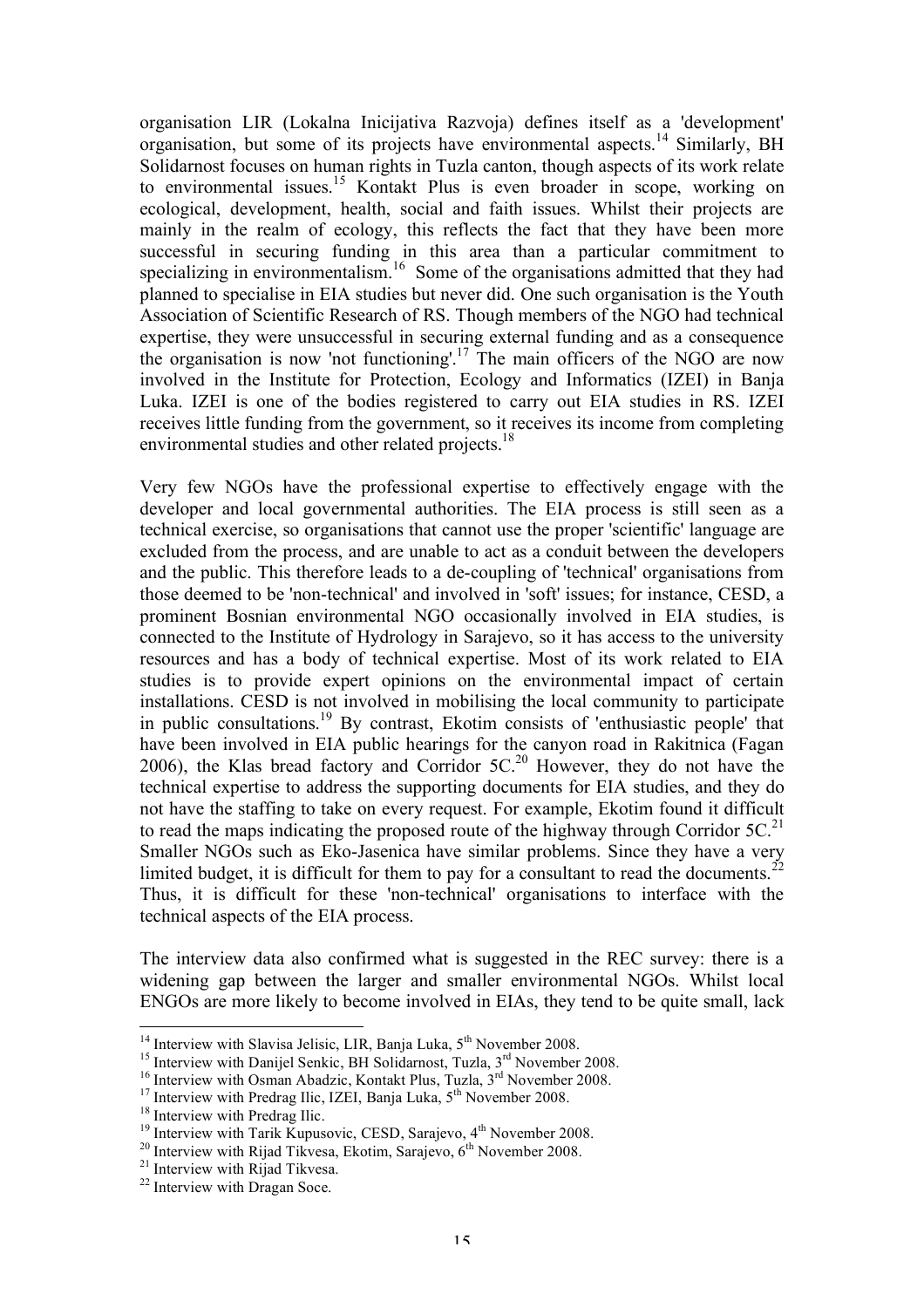capacity and donor revenue, and are inclined therefore to focus their resources on obtaining funding to survive instead of social mobilisation around public consultations. The small core of larger NGOs that have been successful in securing project funding do not regularly become involved in EIA public consultations as, in general, the donor-funded projects tend to focus more on tangible outputs such as printed materials, discrete educational initiatives and green service provision. Both the well-funded and less well-funded NGOs agreed that external funding favoured a few large NGOs instead of sharing the money more widely.

The director of REC (Sarajevo) felt that donors should 'take care of both large and small NGOs', and that there are 25-30 NGOs in Bosnia-Herzegovina that do not involve smaller organisations in their activities or support their campaign.<sup>23</sup> However, the president of Ekotim noted that without the 5-10 relatively strong ENGOs with EU funding and the capacity to mobilise resources, the situation would be more difficult for smaller local organisations.<sup>24</sup> Our interview data suggest that overall the objective of attracting donor funding via short-term projects distracts organisations, whether large or small, from involvement in EIAs and other community-based activities. For example, in response to donor pronouncements on trans-national and cross-regional projects, one of the leading figures in BH Solidarnost, a well-established ENGO that had been involved in several local campaigns and EIAs, started a separate organisation (FRONT) solely as a means of accessing donor revenue.<sup>25</sup> A spokesperson for the organisation IZEI, who has been involved in the Youth Association of Scientific Research of RS for several years, felt that ENGOs are only getting involved in issues with a regional focus since it is these issues that catch the attention of international donors.<sup>26</sup>

Smaller organisations can also be dependent on the larger national organisations as 'sub-contractors' on certain projects, so there is a 'hub-spoke' relationship between national and local organisations, which leads to little co-operation between local organisations. Neolit worked in Kakanj under the guidance of a larger NGO, Fondeko.<sup>27</sup> Many of the NGOs interviewed had done work on REC projects, including Ekotim, Kontakt Plus, LIR, Eko Zeleni (Tuzla), and AU Eko-Logic.<sup>28</sup> However, there is little evidence of smaller organisations working together. In fact, local environmental organisations are sometimes in conflict, trying to justify why certain installations should not be built in their community, instead of working together for the most 'green' solutions. For example, in Lukavac the local ENGO, Eko Zeleni, found itself in opposition to other organisations and the local community in supporting the construction of a dump and the ensuing EIA. Instead of working together through the EIA process to ensure that the detrimental impact of the dump was minimised, NGOs in the Tuzla canton became embroiled in NIMBY campaigns and ended up disagreeing with each other despite the fact that there was consensus on the need to construct dumps. $29$ 

<sup>&</sup>lt;sup>23</sup> Interview with Jasna Draganic.<br>
<sup>24</sup> Interview with Rijad Tikvesa.<br>
<sup>25</sup> Interview with Danijel Senkic.<br>
<sup>26</sup> Interview with Sanja Tepic, IZEI, Banja Luka, 5<sup>th</sup> November 2008.<br>
<sup>27</sup> Interview with Helena Polic.<br>
<sup>28</sup> Eko Zeleni, Tuzla,  $3^{\text{rd}}$  November 2008; and Dragan Chomich, AU Eko-Logic, Banja Luka,  $5^{\text{th}}$ 

November 2008.<br><sup>29</sup> Interview with H. Simicic.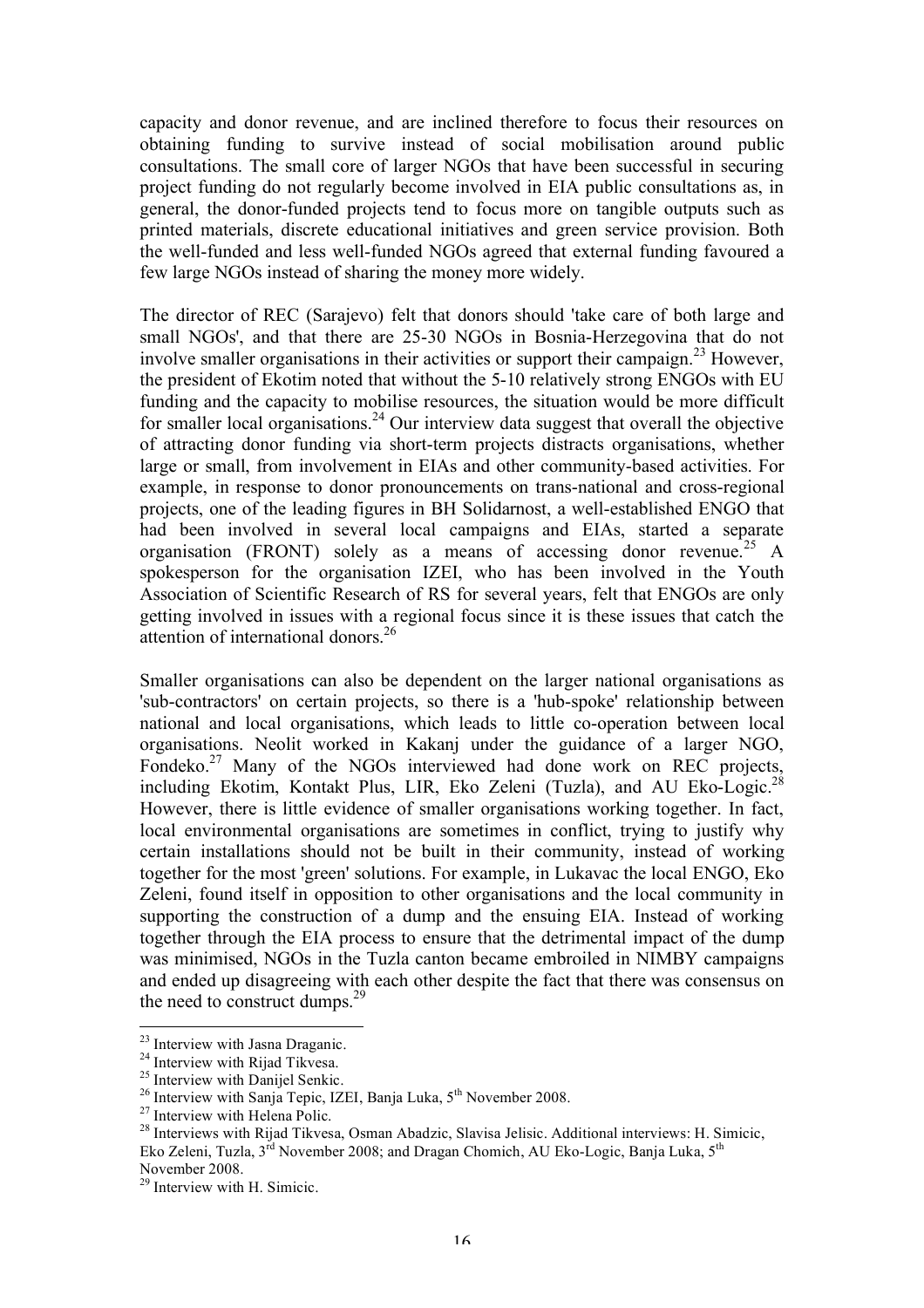The entity laws on environmental protection necessitate a robust consultative process to include the public voice, yet this has not emerged due in large part to NGOs lacking capacity for environmental governance and despite numerous donor initiatives supposedly to address this. Examples abound of NGOs not getting involved in EIAs: a former member of the Youth Association for Scientific Research in RS noted that there were no NGOs present at a public hearing for a proposed chicken farm in Batkovic; Ekotim was unable to comment on proposals for the Sarajevo bypass in 2007. The director of the REC country office said that in general, NGOs tend to only mobilise around issues in their locality and were otherwise apathetic.<sup>30</sup> According to Ekotim, local NGOs are often reluctant to get involved in public hearings since certain projects promise economic gains for the local community, and organisations fear being brandished as opponents of much needed investment or development.<sup>31</sup> As AU Eko-logic pointed out, communities are often economically dependent on a particular factory, so environmental NGOs are wary of taking an unpopular stance.<sup>32</sup>

#### **Weak state capacity?**

Whilst the qualitative research reveals the lack of NGO capacity for EIAs, the interview data also suggests that ENGOs' engagement is also constrained by the absence of state/governmental capacity. All the organisations interviewed for this research indicated the importance of state involvement for effective governance during EIA processes. Indeed, the director of REC, when asked to clarify the nature of weak state capacity, pointed to the fact that the responsible ministries are either woefully under-staffed, or there is not enough money to hire people with the requisite skills. Moreover, there is a need for more officials within the ministries to be able to communicate in English. $33$  A related issue is that within government agencies responsible for EIAs there is a high turnover of staff and thus the reservoir of expertise is low. This then allows the consultant (hired by the project investor) to exert a powerful role in determining the terms of the process, such as which organisations are 'stakeholders', and provides an opportunity for corruption and manipulation.<sup>34</sup> LIR, which has provided expert opinions for Bosnian studies on greenhouse gases, noted that the quality of EIA studies is quite poor.<sup>35</sup> Even in cases where NGOs seem to have the capacity to contribute to environmental governance, their role in EIAs is constrained by a lack of state capacity. For example, whilst Zelena Brda has secured funding for projects to preserve karst habitats in Eastern Herzegovina, and forged links with other NGOs in Bosnia, Croatia and Montenegro, as well as local media and community members, the role of this organization within EIA processes has been constrained by a lack of transparency with regard to how state actors manage natural resources near Trebinje.<sup>36</sup>

<sup>&</sup>lt;sup>30</sup> Interview with Sanja Tepic.<br>
<sup>31</sup> Interview with Rijad Tikvesa.<br>
<sup>32</sup> Interview with Dragan Chomich.<br>
<sup>33</sup> Interview with Jasna Draganic.<br>
<sup>34</sup> Interview with Tarik Kupusovic.<br>
<sup>35</sup> Interview with Slavisa Jelisic.<br>
<sup></sup> Devon Karst Research Society co-operates with Zelena Brda (Trebinje).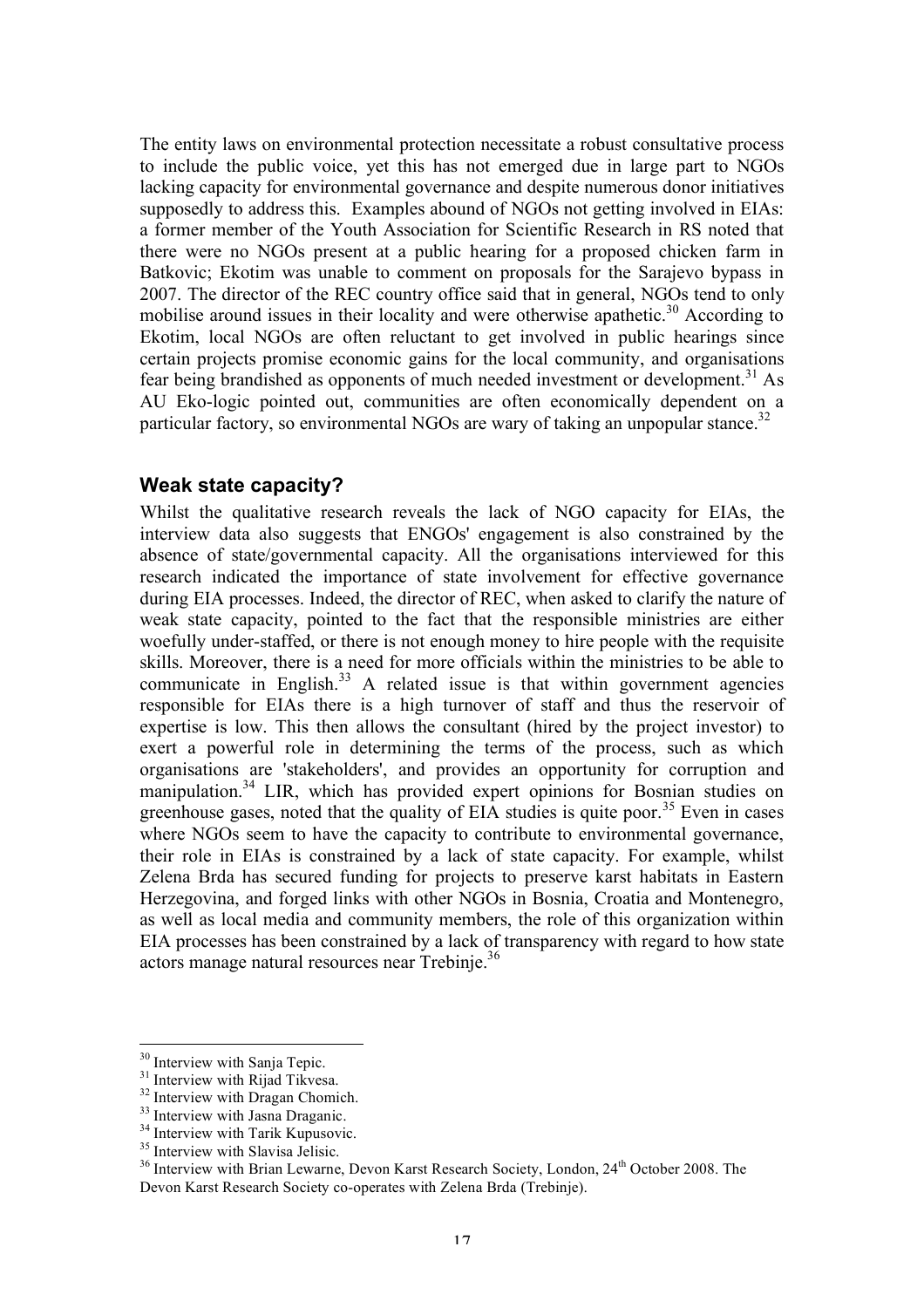However, arguably the most fundamental constraint on the emergence of governance interaction between state and non-state actors is the the legacy of the highly decentralised post-war Bosnian state (designed to ensure territorial and non-territorial autonomy for Serbs, Croats and Bosniaks). The fact that there is no clear responsible authority for EIAs perfectly reflects the overall political paralysis that stymies any attempt to strengthen the functional capacity of the state or augment policy enforcement. In contrast to the CEE states, there is no central state Environmental Protection Agency or ministry; much of the authority is devolved to the two sub-state entities, Republika Srpska (RS) and the Federation of BiH (FBiH). The environment portfolio is often part of a larger ministry. For example, environmental issues are handled by the Ministry for Civil Engineering, Physical Planning and Ecology in RS, and by the Ministry for Environment and Tourism in FBiH. Moreover, there is an additional level of cantonal authority in FBiH. The ten cantons also have separate ministries for environment and thus for a certain project, developers may receive planning permission from the municipality, canton or entity authority. The consequence of this is that developers, NGOs and the authorities themselves are uncertain about which level of government has jurisdiction over the process, including the organisation of EIA studies.

## **Conclusion**

From the perspective of the EIA process in BiH, our research challenges the implicit assumption that compliance with EU legal norms and procedures is likely to result in the emergence of new modes of governance. Essentially we contest the suggestion that progress in the former realm should be seen as tacit evidence of imminent new patterns of political interaction or decision-making. What our research suggests is that the capacity of ENGOs to engage in EIAs is overestimated by the REC data, and thus assumptions regarding the impact of donor-driven capacity-building assistance ought to be subjected to careful scrutiny. Indeed, any assumptions about increased capacity must be tested against qualitative data generated from interviews with recipient NGOs. Whilst it is evident from the research that a small cohort of ENGOs has clearly benefited from capacity assistance and these organisations have increased their professionalism as a consequence, this does not seem to enable them to deploy their newly acquired skills in the context of environmental governance; even the organisations with the most revenue and the greatest expertise play an ephemeral role in EIAs and rarely engage the state at a higher level or with any regularity.

From the perspective of the recent literature on new modes of governance, we would argue that this apparent anomaly is best understood in terms of weak state capacity acting as the most significant constraint on environmental governance and the efficacy of NGOs within EIA processes. The emphasis placed by international donors on supporting the development of NGOs without also focusing on the absence of state capacity is seemingly the critical issue: that a core of Bosnian ENGOs have, courtesy of the EU and other donors, augmented capacity to deploy towards EIA processes means very little if the authority of the state is opaque and uncertain, and the capacity of state officials to conduct EIAs remains depleted.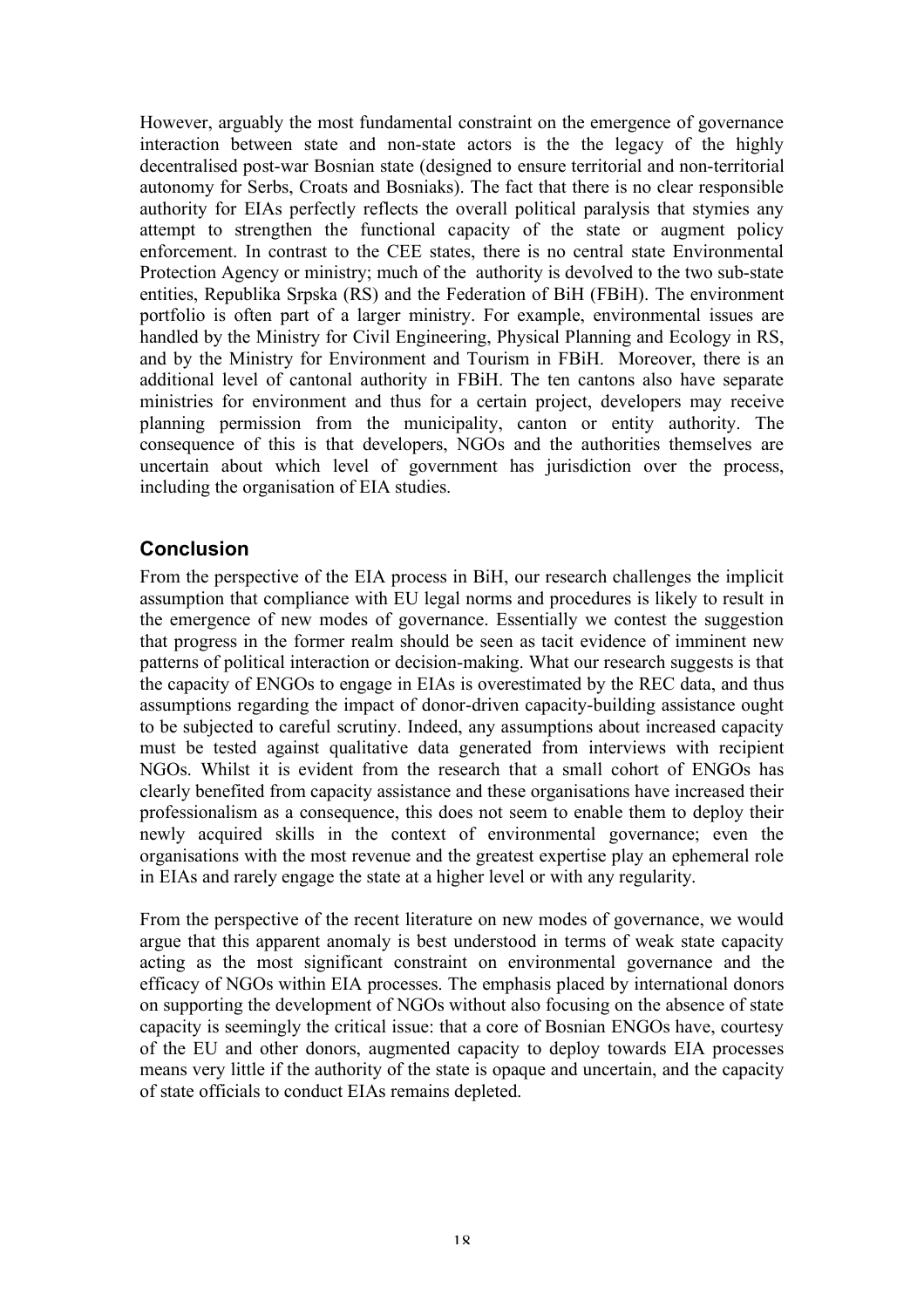# **Bibliography**

Almer, H.L. and Koontz, T.M., 2004. Public hearings for EIAs in post-communist Bulgaria: do they work? *Environmental Impact Assessment Review*, 24, 473-493.

Androulidakis, I. and Karakassis, I., 2006. Evaluation of the EIA system performance in Greece, using quality indicators. *Environmental Impact Assessment Review*, 26, 242-256.

Barnett, M. and Duvall, R., 2005. Power in global governance. In: M. Barnett and R. Duvall, eds. *Power in Global Governance*. Cambridge: Cambridge University Press, 1-32.

Borzel, T. A., 2003. *Environmental Leaders and Laggards in the European Union. Why There is (Not) a Southern Problem*. London: Ashgate.

Borzel, T. A., 2007. State Capacity and the Emergence of New Modes of Governance. NEWGOV Delivarable 12/D8. 12/D8.

Borzel, T. and Risse, T., 2005. Public-Private Partnerships: Effective and Legitimate Tools of Transnational Governance. In: E. Grande and L. W. Pauly, eds. *Complex Sovereignty: Reconstituting Political Authority in the Twenty-first Century*. Toronto: University of Toronto Press, 195-216.

Borzel, T. A. et al., 2008. New Modes of Governance in Accession Countries: the Role of Private Actors. Paper presented at the NEWGOV Cross-Cluster Workshop on "Civil Society, New Modes of Governance and Enlargement", Berlin, 3-5 July 2008.

Carmin, J., 2008. Building Capacity for Environmental Governance in Central and Eastern Europe: Lessons for EU Enlargement. Paper presented at the NEWGOV Cross-Cluster Workshop on "Civil Society, New Modes of Governance and Enlargement", Berlin, 3-5 July 2008.

Carmin J. and Vandeveer, S. D., 2004. Enlarging EU Environments: Central and Eastern Europe from Transition to Accession. *Environmental Politics*, 13 (1), 3-24.

Carmin, J. et al, 2008. *Environmental NGOs in Central and Eastern Europe: Summary of Survey Findings. Report on the status of NGOs in Central and Eastern Europe* [online]. Cambridge, MA , MIT. Available from: http://web.mit.edu/jcarmin/www/carmin/CEE-ENGO%20Survey%20Report.pdf

Branis, M. and Christopoulos, S., 2005. Mandated monitoring of post-project impacts in the Czech EIA. *Environmental Impact Assessment Review*, 25, 227-238.

Del Furia, L. and Wallace-Jones, J., 2000. The effectiveness of provisions and quality of practices concerning public participation in EIA in Italy. *Environmental Impact Assessment Review*, 20, 457-479.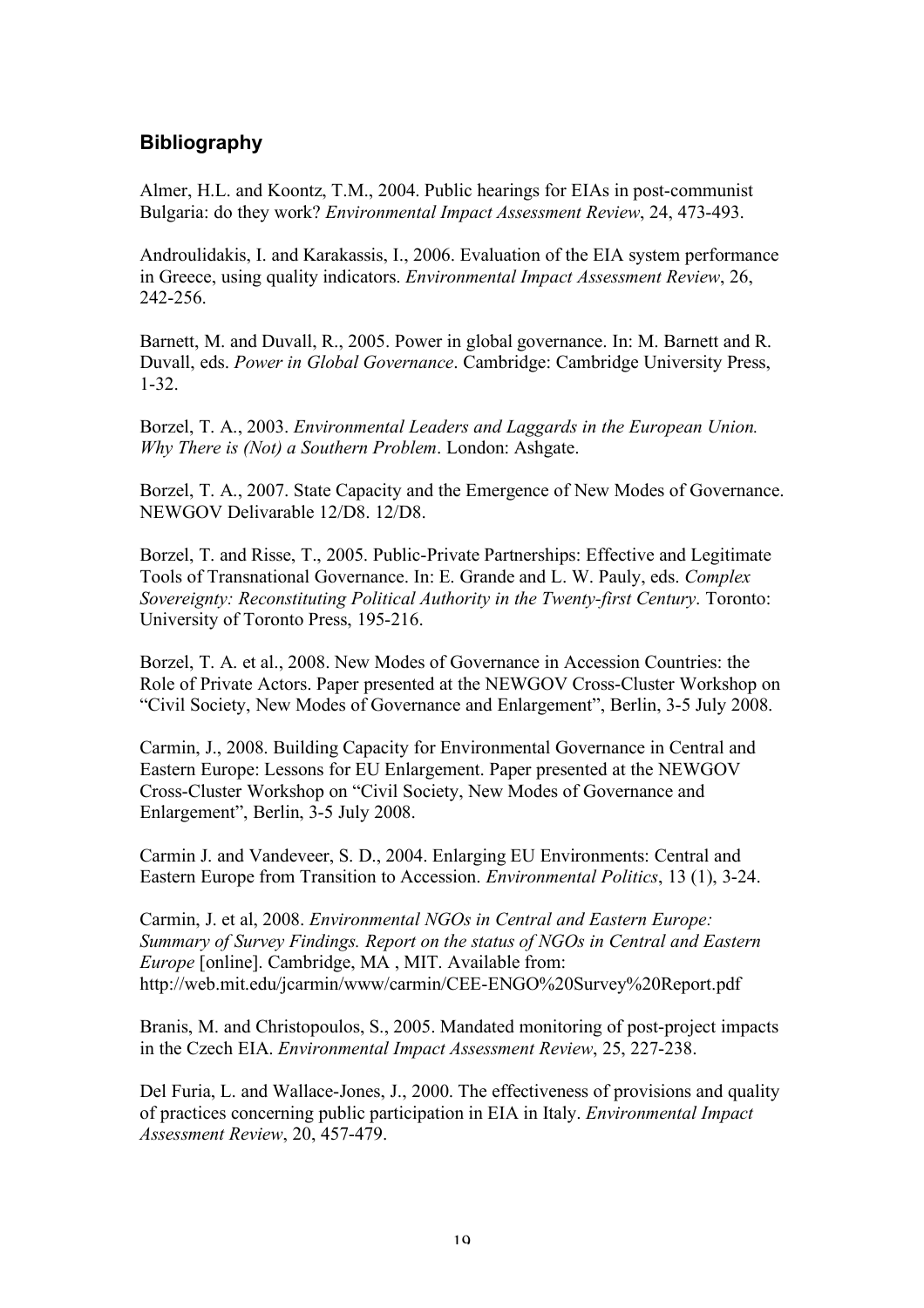Eppstein, D. and O'Halloran, S.,1999. *Delegating Powers: A Transaction Cost Approach*. Cambridge, Cambridge University Press.

Evans, P. B., 1995. *Embedded Autonomy: States and Industrial Transformation*. Princeton, NJ: Princeton University Press.

Fagan, A., 2001. Environmental capacity-building in the Czech Republic. *Environment and Planning A*, 33 (4), 589-606.

Fagan, A., 2005. Taking stock of civil-society development in post-communist Europe: Evidence from the Czech Republic. *Democratization*, 12 (4), 528-547.

Glasson J. and Bellanger C., 2003. Divergent practice in a converging system?: The case of EIA in France and the UK. *Environmental Impact Assessment Review*, 23, 605-624.

Goncalves, M. E., 2002. Implementation of EIA directives in Portugal: How changes in civic culture are challenging political and administrative practice. *Environmental Impact Assessment Review*, 22, 249-269.

Hellman, J. S. et al., 2000. *Seize the State, Seize the Day: State Capture, Corruption and Influence in Transition*. Washington, DC: World Bank.

Heritier, A., 2003. Composite democracy in Europe: the role of transparency and access to information. *Journal of European Public Policy*, 10 (5), 814-833.

Hix, S., 1998. The study of the European Union II: the 'new governance' agenda and its rival. *Journal of European Public Policy*, 5 (1), 38-65.

Howard, M. M., 2003. *The Weakness of Civil Society in Post-Communist Europe*. Cambridge: Cambridge University Press.

Jehlicka, P. and Tickle, A., 2004. The Environmental Implications of Eastern Enlargement of the European Union: The End of Progressive EU Environmental Policy? *Environmental Politics*, 13 (1), 77-95.

Kenis, P. and Schneider, V., 1991. Policy Networks and Policy Analysis: Scrutinizing a New Analytical Toolbox. In: B. Marin and R. Mayntz, eds. *Policy Network: Empirical Evidence and Theoretical Considerations*. Boulder, CO: Westview Press.

Kohler-Koch, B., 1996. The Strength of Weakness: The Transformation of Governance in the EU. In: S. Gustavsson and L. Lewin, eds. *The Future of the Nation State: Essays on Cultural Pluralism and Political Integration*. Stockholm: Nerenius & Santerus, 169-210.

Mayntz, R., 2003. New challenges to governance theory. In: H. P. Bang, ed. *Governance as Social and Political Communication*. Manchester: Manchester University Press.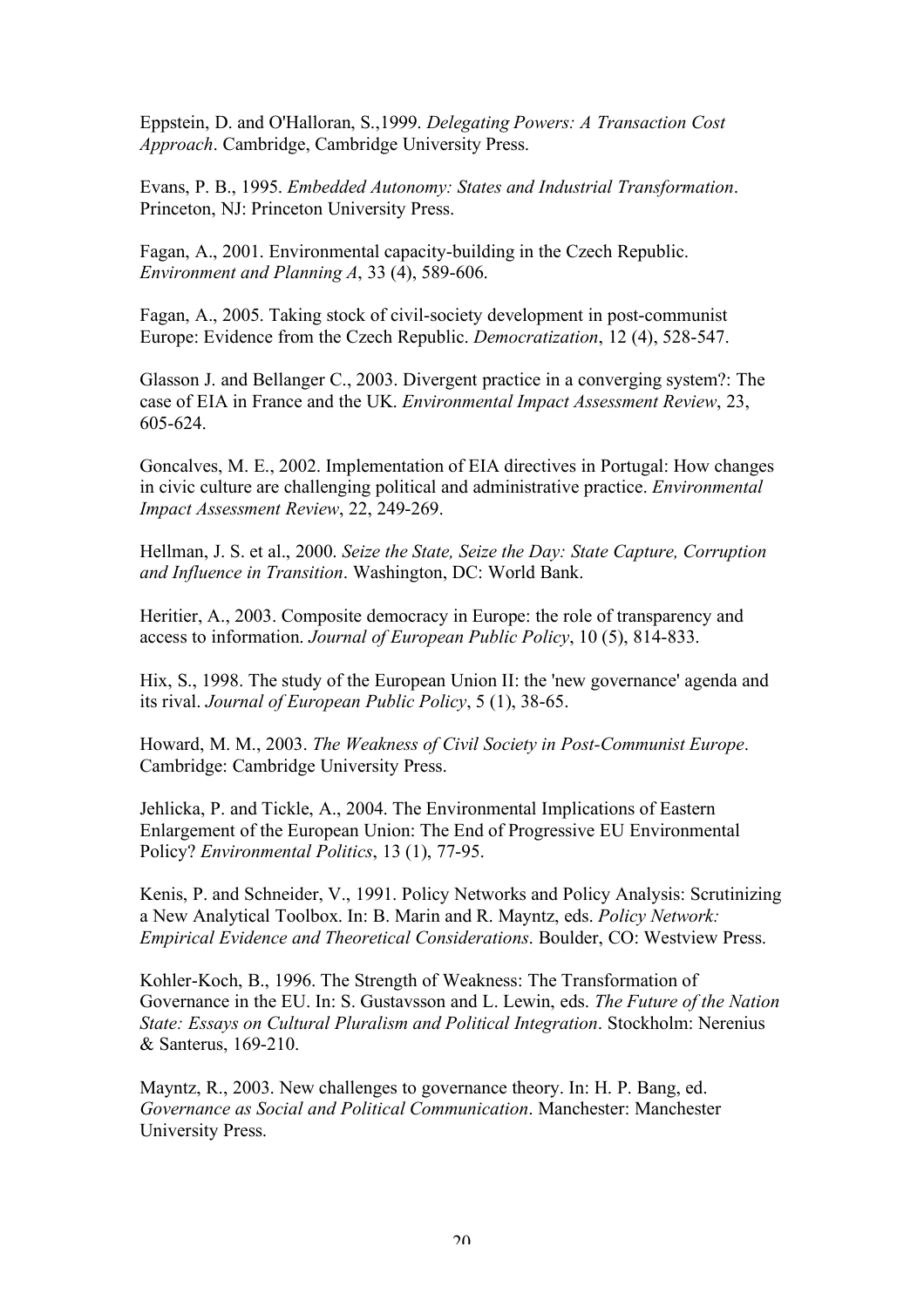Migdal, J. S., 1988. *Strong Societies and Weak States: State-Society Relations and State Capabilities in the Third World*. Princeton, NJ: Princeton University Press.

Moe, T. M., 1987. An Assessment of the Positive Theory of Congressional Dominance. *Legislative Studies Quaterly*, 12 (4), 475-520.

Palerm, J., 1999. Public Participation in EIA in Hungary: Analysis through Three Case Studies. *Environmental Impact Assessment Review*, 19, 201-220.

Pierre, J., 2000. *Debating Governance: Authority, Steering and Democracy*. Oxford: Oxford University Press.

Regional Environmental Center, 2006. *NGO Directory of South Eastern Europe: A Directory and Survey Findings of West Balkan Environmental Civil Society Organisations*, 5th ed. [online]. Szentendre, Hungary. Available from: http://www.rec.org/REC/Programs/NGO\_support/PDF/ngo\_directory\_5th\_ed.pdf

Rhodes, R. A. W., 1997. *Understanding Governance. Policy Networks, Governance, Reflexivity and Accountability*. Buckingham: Open University Press.

Rosenau, J., 1995. Governance in the Twenty-first Century. *Global Governance*, 1 (1), 13-43.

Rosenau, J. and Czempiel, E., eds., 1992. *Governance without Government: Order and Change in World Politics*. Cambridge: Cambridge University Press.

Scharpf, F. W., 1978. Interorganizational Policy Studies: Issues, Concepts and Perspectives. In: K. Hanf and F. W. Scharpf, eds. *Interorganizational Policy Making. Limits to Coordination and Central Control*. London, Sage, 57-112.

Scharpf, F. W., 1997. *Games Real Actors Play: Actor-Centered Institutionalism in Policy Research*. Boulder, CO: Westview Press.

Sissenich, B., 2007. *Building States Without Societies: European Union Enlargement and the Transfer of EU Social Policy to Poland and Hungary*. Lanham, MD: Lexington Books.

Smouts, M. C., 1998. The Proper Use of Governance in International Relations. International Social Science Journal, 50 (155), 81-89.

Swyngedouw, E., 2005. Governance Innovation and the Citizen: the Janus Face of Governance-Beyond-the-State. *Urban Studies*, 42 (11), 1991-2006.

Weiss, L., 1998. *The Myth of the Powerless State*. Oxford: Polity Press.

Yanacopulos, H., 2005. Patterns of Governance: The Rise of Transnational Coalitions of NGOs. *Global Society*, 19 (3), 247-266.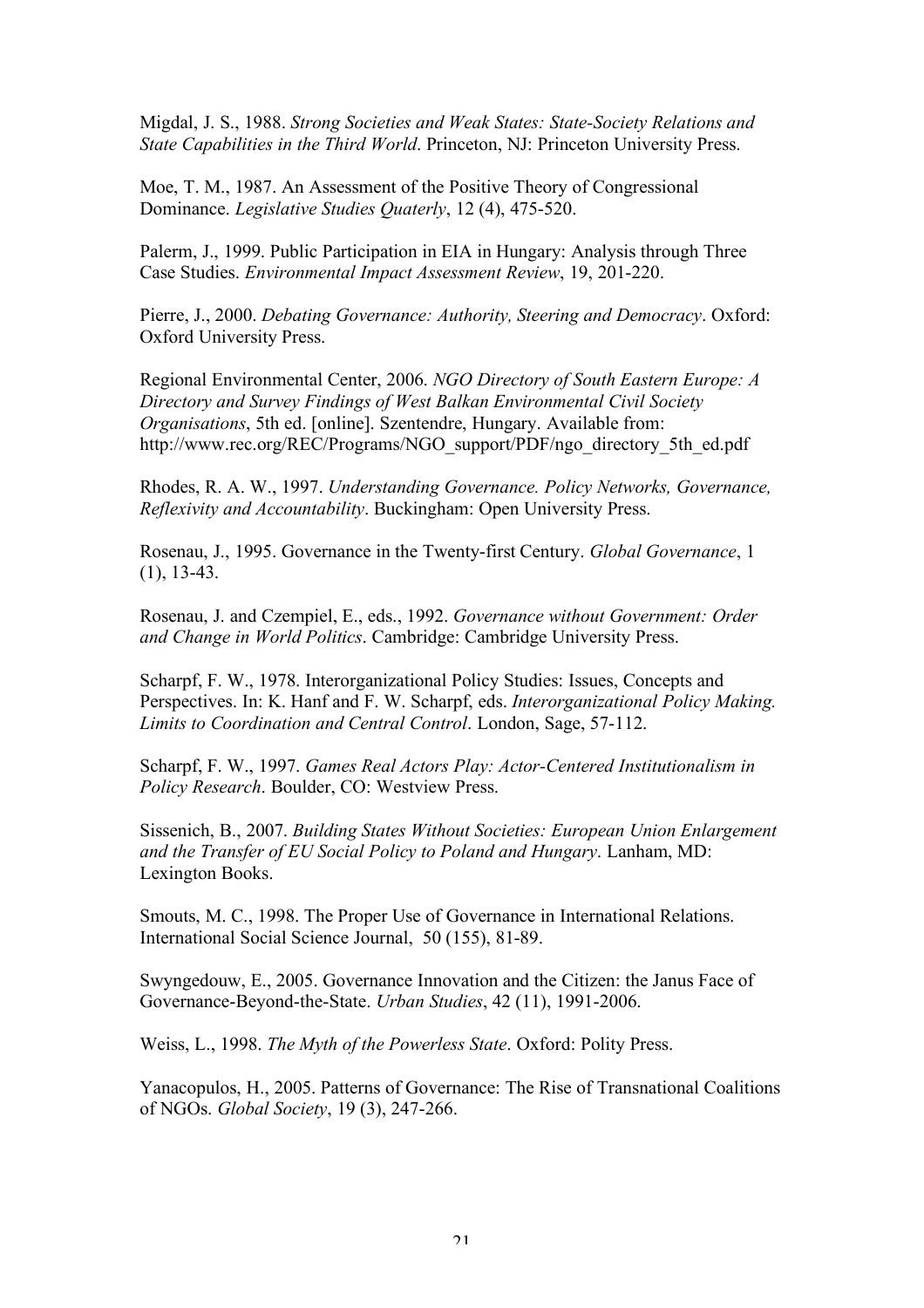# **Appendix 1**

| <b>ORGANISATION</b>                    | <b>CONTACT</b>                        | <b>EIA INVOLVEMENT?</b>                                       |
|----------------------------------------|---------------------------------------|---------------------------------------------------------------|
| Eco-logic Academic                     | Interview, 5 <sup>th</sup> November   | Participation in EIAs as                                      |
| <b>Association NGO</b>                 | 2008                                  | technical experts through IZEI,                               |
|                                        |                                       | but not through the NGO.                                      |
| International forum 'Bosnia'           | E-mail, 22 <sup>nd</sup> December.    | The Thematic Centre failed to                                 |
| Mostar regional centre                 | The International Forum               | secure funding for a project                                  |
| International forum Bosnia,            | BiH work related to                   | related to protecting forests.                                |
| Banja Luka Regional Centre             | environment is handled by             | There are no EIA-related                                      |
|                                        | the Cultural Heritage                 | activities.                                                   |
|                                        | Thematic Centre.                      |                                                               |
| Local Development Initiative           | Interview, 5 <sup>th</sup> November   | Provided expert opinion for                                   |
|                                        | 2008                                  | greenhouse gases policy                                       |
|                                        |                                       | document, but no involvement                                  |
|                                        |                                       | in EIAs.                                                      |
| NGO Krajina                            | Interview, 5 <sup>th</sup> November   | No EIA-related activities.                                    |
|                                        | 2008                                  | Projects mainly focussed on                                   |
|                                        |                                       | reconstruction, employment                                    |
| Youth Association for                  | Interview, 5 <sup>th</sup> November   | and SME support.<br>Not a functioning NGO. The                |
| Scientific Research of                 | 2008                                  | active members are a part of                                  |
| Republika Srpska                       |                                       | IZEI.                                                         |
| Environmental association              | No Response                           |                                                               |
| Ekologika                              |                                       |                                                               |
| Humanitas Centre for                   | No Response                           |                                                               |
| Development of Education and           |                                       |                                                               |
| <b>Business</b>                        |                                       |                                                               |
| Youth Association of the               | No Response                           |                                                               |
| Municipality Kalesija                  |                                       |                                                               |
| Green Eco Movement, Kljuc              | E-mail, 20 <sup>th</sup> October 2008 | Involved with other NGOs in                                   |
|                                        |                                       | devising a strategy for energy                                |
|                                        |                                       | for BiH, responsible for local                                |
|                                        |                                       | area. No EIA-related activities.                              |
| Association 'Homeland Spring'          | E-mail, 21 <sup>st</sup> October 2008 | Not involved in EIA studies.                                  |
|                                        |                                       | NGO focus on ecology in the                                   |
|                                        |                                       | region, and it does technical                                 |
|                                        |                                       | analyses of the water, air and                                |
|                                        | Interview, 15 <sup>th</sup> February  | soil.                                                         |
| Eco-Jasenica ecological<br>association | 2008                                  | Attended public hearing for<br>EIA, but could not participate |
|                                        |                                       | actively. Mainly works through                                |
|                                        |                                       | the media (i.e. television and                                |
|                                        |                                       | newspapers).                                                  |
| <b>Ecological Movement</b>             | E-mail, $13th$ October 2008           | No EIA-related activities.                                    |
| Zelenkovac                             |                                       | Mainly environmental                                          |
|                                        |                                       | education campaigns.                                          |
| Youth Association of the               | E-mail, 21 <sup>st</sup> October 2008 | Involved in a REC project for                                 |
| Krivaja River                          |                                       | the development of the non-                                   |
|                                        |                                       | governmental sector, but no                                   |
|                                        |                                       | involvement in EIA studies.                                   |
| Association of drivers and car         | Telephone, 20 <sup>th</sup> October   | No involvement in EIA studies                                 |
| mechanics in Sarajevo                  | 2008                                  |                                                               |